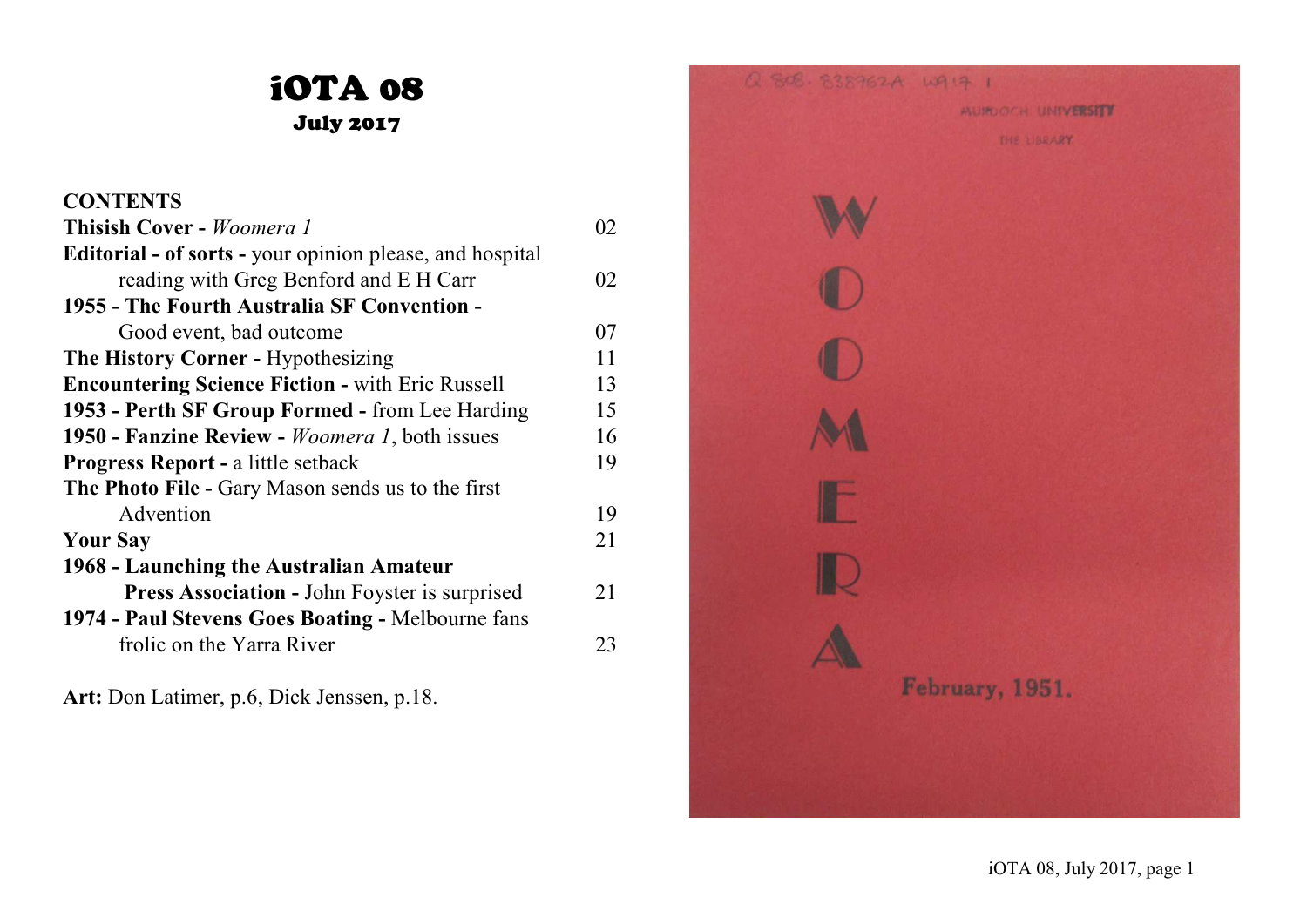*iOTA* is the little efanzine put together by Leigh Edmonds who can be contacted electronically, and in almost no other way, at [hhandc@hemsleypark.com.au.](mailto:hhandc@hemsleypark.com.au.)

This little efanzine is produced as a progress report on my current project to research and write a history of Australian fandom, focusing on the period between 1956 and 1975. *iOTA* is a research tool and document, containing some of the material and thoughts that will be used in writing the history. It is also a place where I publish bits and pieces of the writing and art of Australia's fannish past to help introduce you to the rich vein of material that previous generations of Australian fans have left us. If you want more details about this history project you'll find them in the first issue of *iOTA*.

*iOTA* is more or less available for 'the usual' but two things bring its editor the greatest fannish pleasure. One is great gobs of egoboo and the other is a contributions to the discourse of understanding and writing a history of Australian fandom. If all else fails, issues of iOTA are put up on *efanzines.com* fairly soon after I've completed them.

### Thisish's Cover

Back in 1950 Vol Molesworth bought himself a letterpress printing machine, one of those machines in which all the type had to be hand set, letter by letter. The resulting pages looked outstanding by the standards of the day, just as they would be in a printed book, which was not surprising really.

Several Sydney fans of the time tried their hand at using this printing method for their fanzines and Nick Solntseff was one of them. It looked pretty good but going the next step and printing images as well was a whole lot more difficult and expensive, hence

the graphic but severe look of this cover.

## Editorial - of sorts A Little Guidance Please

At the recent national convention and through my distribution list for  $iOTA$  I published an attachment to the previous issue called 'Australian Fandom, Adventures in Time'. (I'm not sure if it became available through efanzines.com so if you didn't find it there and are interested in seeing it, let me know and I'll send you a PDF.)

In addition to a couple of pages of photos, it comprised an annotated chronology of Australian fandom from the beginning through to 1966.

The guidance I'm seeking from you is about whether or not you found it an interesting and worthwhile endeavor. From my perspective it was useful because having to describe why a date and name were important tested my knowledge and found a few gaps in it. Producing it was a little challenging and time consuming but what I'd like to know from you is whether it is something you consider worth continuing with. If I do continue it, it will be an adjunct to the completed history, not a replacement for it.

# Hospital Reading

You know how they tell you that if you've got shortness of breath and chest pain you should get to hospital straight away. Well, I did and I did. Fortunately (if that's the word I'm struggling to find) it was only a blood clot in my lung and there is no permanent damage. However, it put me in hospital for the best part of a week and that old saying about blood being thicker than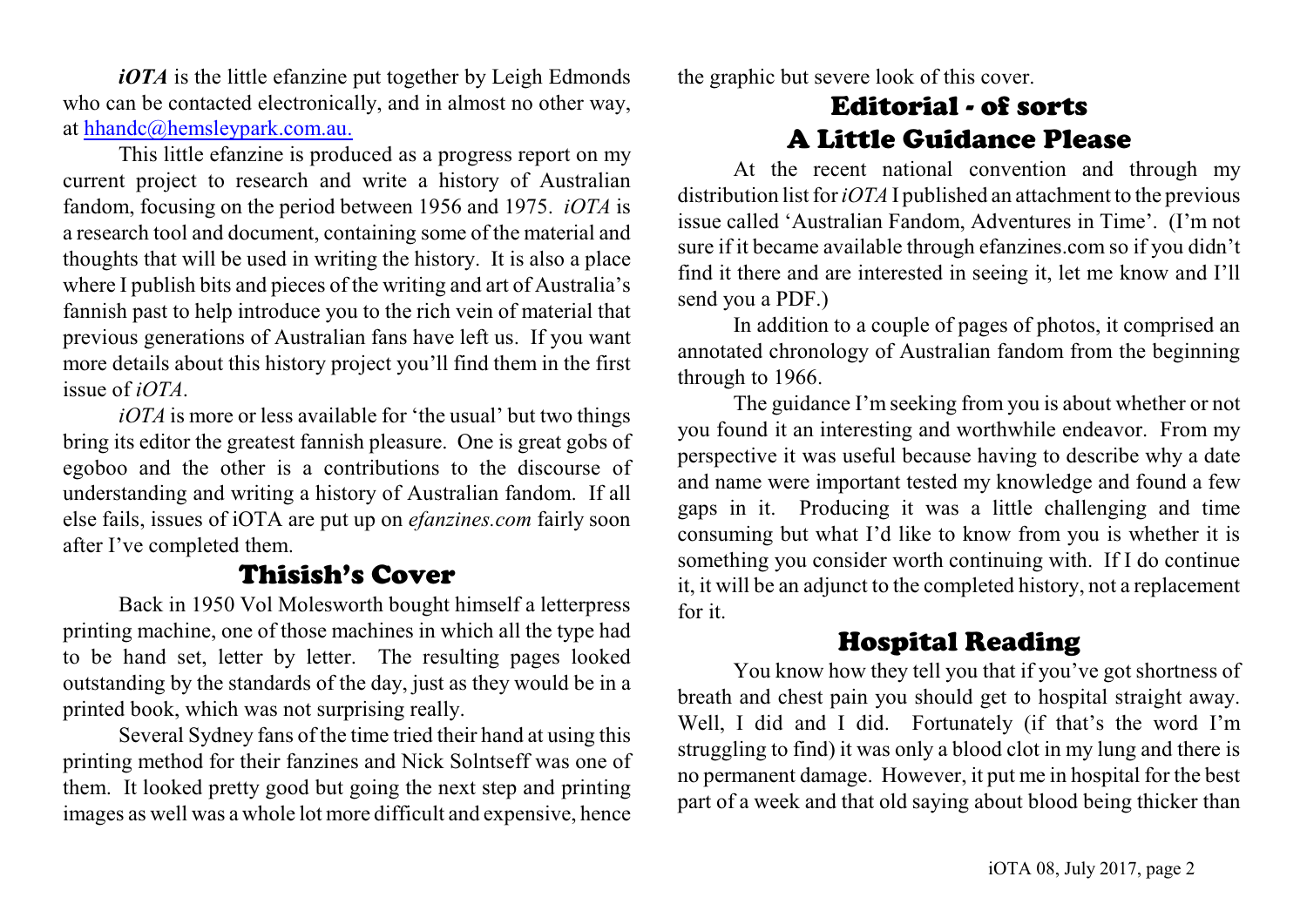water doesn't apply to me right now. What I learned from this experiencesis a profound appreciation of oxygen, especially in my lungs.

The problem was diagnosed within a couple of hours and treatment started immediately so, apart from some scans to check for the source of the problem, I was kept in the coronary care unit attached, through numerous cantankerous wires, to a machine that measured lots of things to do with my insides. All I had to do was lie still until the medical practitioners thought it was safe to send me home. Fundamentally, it was an uncomfortable and boring time.

So, what did I do to pass the time? Catch up on my sleep for a start. In the evenings I watched Le Tour de France which ran until the wee hours of the morning. For the rest of the time I caught up on my reading - which is the point of this editorial.

First was Greg Benford's *The Berlin Project* which is excellent but hard to categorize. It would be a historic novel but many of the things in it didn't happen. It begins in the physics community of New York in 1938 but a decision made at one point in the novel shifts the story into an alternate time line, not much different from ours but in which the Americans drop the Little Boy atomic bomb on Berlin just before the D-Day landings in June 1944. After that the Germans block the allied advances with radioactive dust but things turn out happily in the end, more or less. The conundrum is; does the fact that this is a story about an alternate time line make this stf? I wouldn't have thought so, it certainly didn't read like it to me.

One way in which it is like stf is that it packs in a lot of scientific and technical information. Benford gives us basic

knowledge of nuclear physics, how to separate the isotopes of uranium and how to make an atomic bomb, and that's only the start. Because all this is central to the premise of the novel these sugar coated pills slip down very easily. They are made more palatable by the cast of characters, almost all of them people who actually lived during this period, which not only gives the story a sense of verisimilitude but also keeps usinterested by introducing us to almost all the key people involved in nuclear physics and bomb making in the early 1940s. With these little touches of familiarity we feel as though we too have met Einstein, Teller, Oppenheimer and all the rest. We are also reminded a little of what it was like to be Jewish and to live in New York during this period. This makes a lively concoction of the historic novel and many of the techniques of stf.

Science fiction is also built into the story with prominence given to two well known stories about nuclear war that were published in *Astounding* and a visit to John W Campbell in his office which portrays an excellent sense of him. There are other minor characters and things introduced; for example Arthur Clarke has a walk-on part and when our hero takes his first taste of Bourbon he exclaims 'Smooth'. (People aren't accustomed to too much laughter in the coronary care unit - talk about the time binding nature of fandom.)

The other thing I enjoyed was the writing style. Not terribly literary - by which I mean rococo - but always clear in conveying its meaning and giving a sense of place and people. On occasions I felt as though the writing had dropped me into *Analog* land but overall I felt more in the land of Mark Twain than Robert Heinlein. (Not that I've read much of either in the past four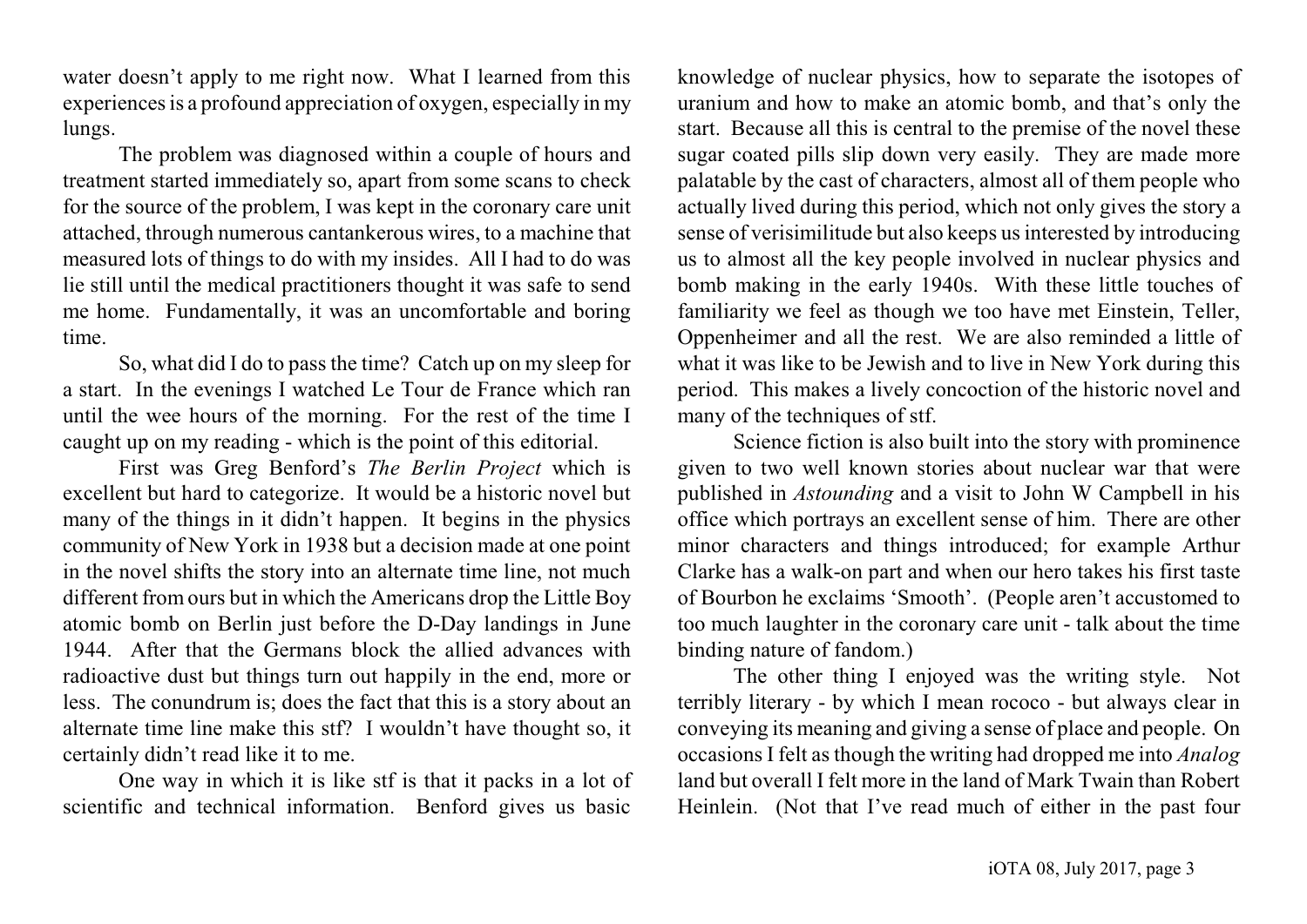#### decades.)

While all this makes it a book that I happily recommend, it isn't what I wanted to write about in *iOTA*. What interested me was a comparison between *The Berlin Project*, being my favorite read so far this year, and my favorite read from last year, Stuart Macintyre's *Australia's Boldest Experiment* (which I mentioned last issue). They are both set in the same time period, the 1940s, they are both about 'big issues' and they both introduce you to casts of the key people in their fields at that time. They are both written without literary pretension but clearly in lively and readable styles. Neither are really un-put-downable, but I was always keen to pick them up again as soon as I could.

They are similar, but they are also vastly different. One is a story about something that didn't happen and the other is about something that did. In *iOTA* 06 I tried to make the point that just because something *did* happen doesn't make it any less fantastic than something that *didn't*. The story of *The Berlin Project* hinges on a turning point in the history of the American atomic bomb at which a different decision was made in the real world and the Little Boy wasn't ready until mid 1945 rather than 1944. The whole of *Australia's Boldest Experiment* follows from the decision made by two Australian members of parliament to switch their loyalty from the conservative parties to the Australian Labor Party, and who can say what Australia today might look like if that had not happened.

What makes these two stories different, apart from the fact that one is 'fiction' and the other is 'history'? They are equally fantastic. As is the history of Australian fandom that I'm working on. (Remember also Damien Broderick's *Transmitters* which uses

Australian fandom as a starting point and conveys some of its underlying precepts very nicely before turning them to Broderick's particular interests.) Looked at in the same way as *The Berlin Project* and *Australia's Boldest Experiment*, the whole of the history of Australian fandom turns on the chance meeting of Bob McCubbin and Race Matthews in the early 1950s. Things might be somewhat similar, but not the same as they are in historical 'fact'. That's one of the things that interests me about the study of history; the fantastic way in which things happened as they did.

The big difference between these two works is that Benford is able to use the techniques of the novelist to give us a perspective on hisstory that Macintyre can't in his. Most obvious is Benford's use of his father-in-law, Karl Cohen, to tell the story or perhaps we should say a fictionalized form of him. Cohen thinks thoughts and has conversations that enliven the story and drive the plot forward in a way that is not available to a historian who are restricted by the available historical evidence. On several occasions, for example, Cohen is able to draw on memories of his wife and children as a form of comfort in difficult circumstances. The historian (unless they are making use of psycho history, and then only to a limited extent) cannot know what their subjects were actually thinking, only what the historical evidence such as letters suggest they might have been thinking. In the Macintyre story we cannot know what John Curtin and Nugget Coombs were thinking, only what the evidence they left us to suggest their motivations for what they did.

The other thing that separates these two books is that one has a plot and the other doesn't, sort of. *The Berlin Project* is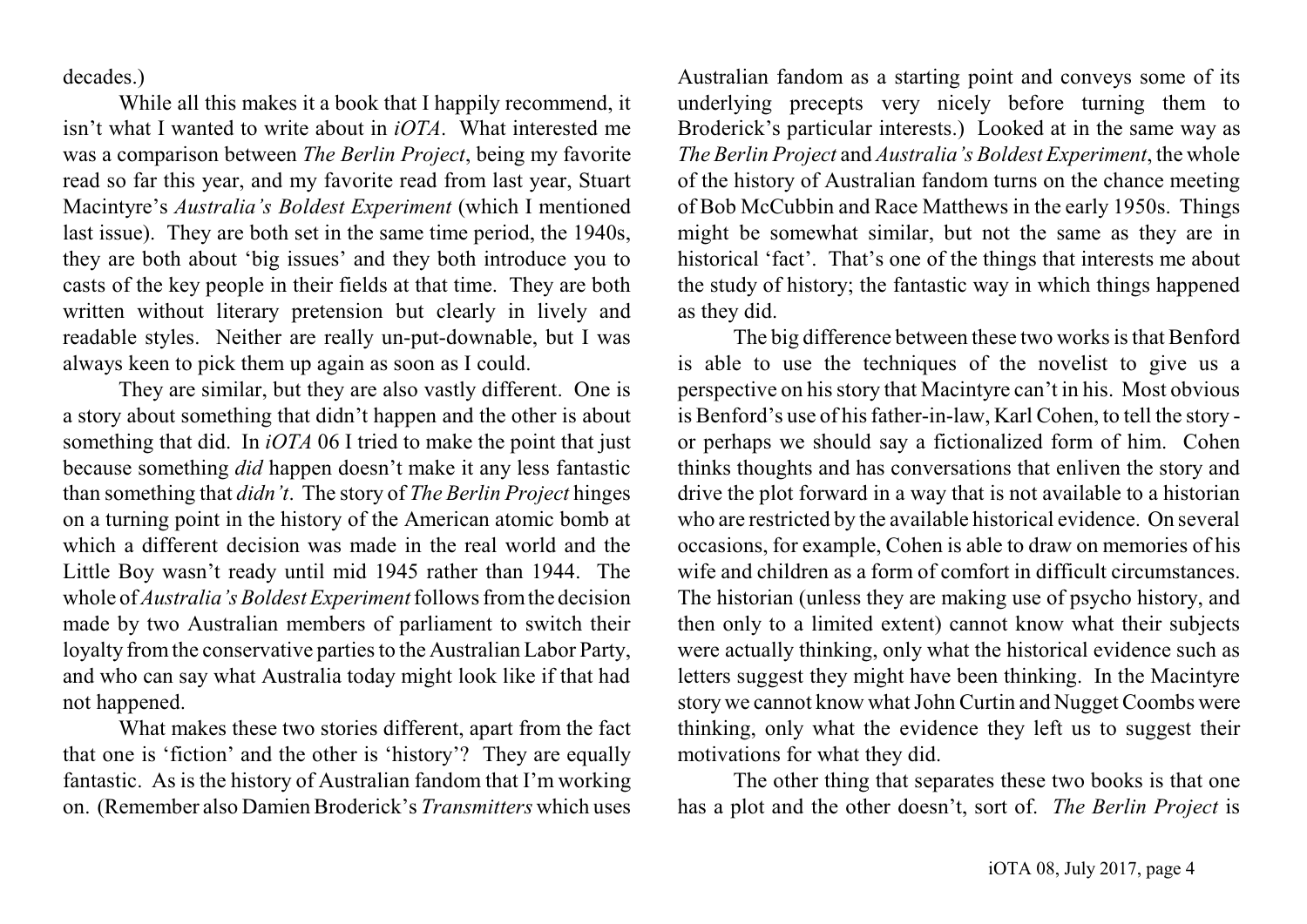plotted so that it has a beginning, a middle and an end and the events and characters move seamlessly from a state of unresolved tension to a state of resolution. This is disguised to some extent by the historical setting of this novel which suggests that there is a story that begins before and continues after the events recounted in the novel. There are devices built into the plot that, while they probably might happen in real life, are so obvious as to be unnerving. For example, when Cohen's good friend Anton says he's enlisting in the US Navy it's London to a brick that he's a goner, to make a point about the dreadful waste of human life in war and, incidentally, wind up the main body of the story. Then there's the point where Karl goes to Switzerland to meet Heisenberg to find out what the Germans are up to. I was okay with this because it achieved two aims; to add Heisenberg to the cast of characters and to resolve a question that's been hanging over the entire story. But when he subsequently meets Admiral Canaris and the war in the west is over in a couple of weeks, my poor old suspension-of-disbelief was dangling over the abyss by its fingernails. But, hey, it's a novel, so the author can do what he likes. And, of course, things like this do happen in real life, although they don't seem so unlikely when they really happen and, more to the point in this case, they don't so obviously lead to such dramatic and unlikely resolution.

Earlier I said that history doesn't have a plot, 'sort of'. That depends on what 'history' you are talking about; either the events that happened in the past or the history that historians make. The events of the past have no plot, they just happen in endless succession. However, humans, and historians in particular, find plots in those events and write stories about them by doing things

like choosing beginning and ending points for the story (1956 to 1975 in this project, for example) and by defining the scope of the evidence they will use (Australian fandom, for example). This is a point we will probably return to in later issues.

Benford's afterword is highly illuminating, bringing us back to the real world in which Little Boy was not ready until 1945. It tells the stories of many of the characters in the novel and explains some of the technical differences, in particular about the decision made on the method of uraniumisotope separation. Most interesting of all, for *iOTA* readers anyhow, is the opening paragraph:

Alternate history provides a way of thinking about the fragility of our past. It's fictional devices let us see what might later seem inevitable as the outcome of many unpredictable forces, and chance too - and so to learn from it. (*The Berlin Project*, p.449)

So, what then is the difference between 'history' and 'fiction'? We can learn from both, but perhaps there are different learnings to be had from them. History might help us understand and cope with the world in which we live our daily lives and fiction might help us understand ... understand what? Clearly, if I'd enroled in different courses at university I'd be able to answer that one.

This brings me to my next hospital reading; E H Carr's *What is History?* This book, like Elton's *The Practice of History* that we've already dealt with, is the result of a series of lectures on history, but whereas Elton talked and wrote about what historians do, Carr was more interested in the philosophy of history and thus less relevant here. (Not that this isn't an interesting matter that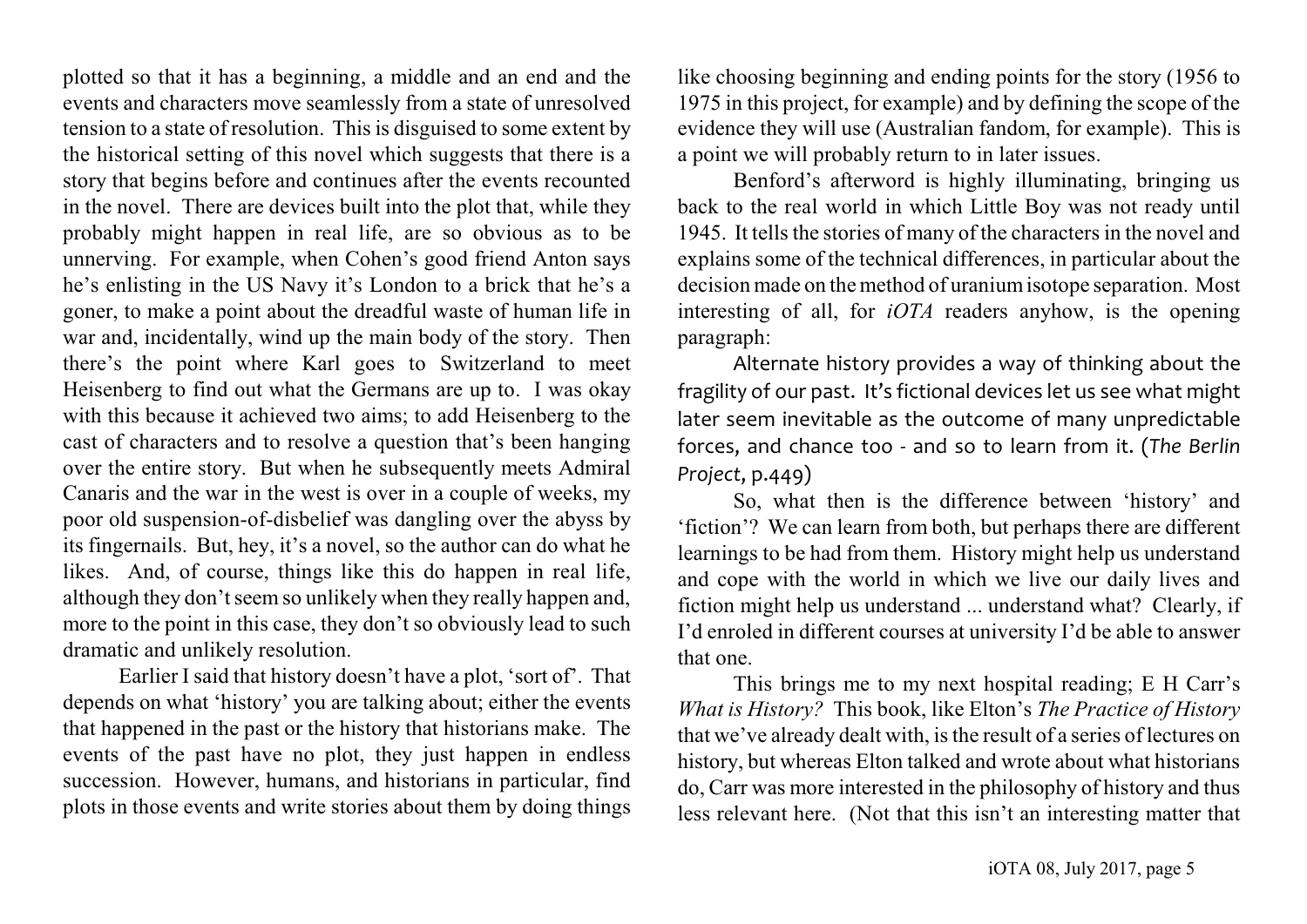keeps my little grey cells working, just too long and complex as explained by Carr to be useful here.) Nevertheless, Carr does have some interesting thoughts to add about the kinds of stories that historians tell:

History is, by and large, a record of what people did, not of what they failed to do: to this extent it is inevitably a success story. Professor Tawney, remarks that historians give 'an appearance to inevitableness' to an existing order 'by dragging into prominence the forces which have triumphed and thrusting into the background those which they have swallowed up'. But is not this in a sense the essence of the historian's job? The historian must not underestimate the opposition; he must not represent the victor as a walk-over if it was touch-and-go. Sometimes those who were defeated have made as great a contribution to the ultimate result as the victors. These are familiar maxims to every historian. But, by and large, the historian is concerned with those who, whether victorious or defeated, achieved something.

(E H Carr, What is History?, p.126)

Despite his philosophical bent, we will return to Carr later on. A historian we probably won't hear from again is Tom Griffiths whose *The Art of Time Travel* I also finished in hospital. Not that Griffiths is not an excellent and inspiring writer, it's that it became clear that his bias is towards history that deals with the environment, Australia's indigenous past and, to a lesser extent, the business of writing history. In particular his chapter on 'History as Art' touches on the writing of history as a form of literature and describes in loving details how Donna Merwick

writes her history on lined paper with a propelling lead pencil and an eraser. While these might be important topics for an Australian historian they are not my current concern in working on this project, so Griffith goes back onto the shelf without further consultation so far as *iOTA* is concerned.

Next came a work by Doc Smith, *Second Stage Lensman*. By golly, George Turner is right about how Smith's story rockets along. The writing might be labored and it might be terrible, but it has inertia - if you can ignore those other challenges. I'd just reached the part where the heros of the Galactic Patrol were about to vanquish the evil and dreaded Overlords of Delgon in their secret lair on Lyrane II when the doctor turned up and told me I could go home.

So I did.



Don Latimer, *Etherline 57*, undated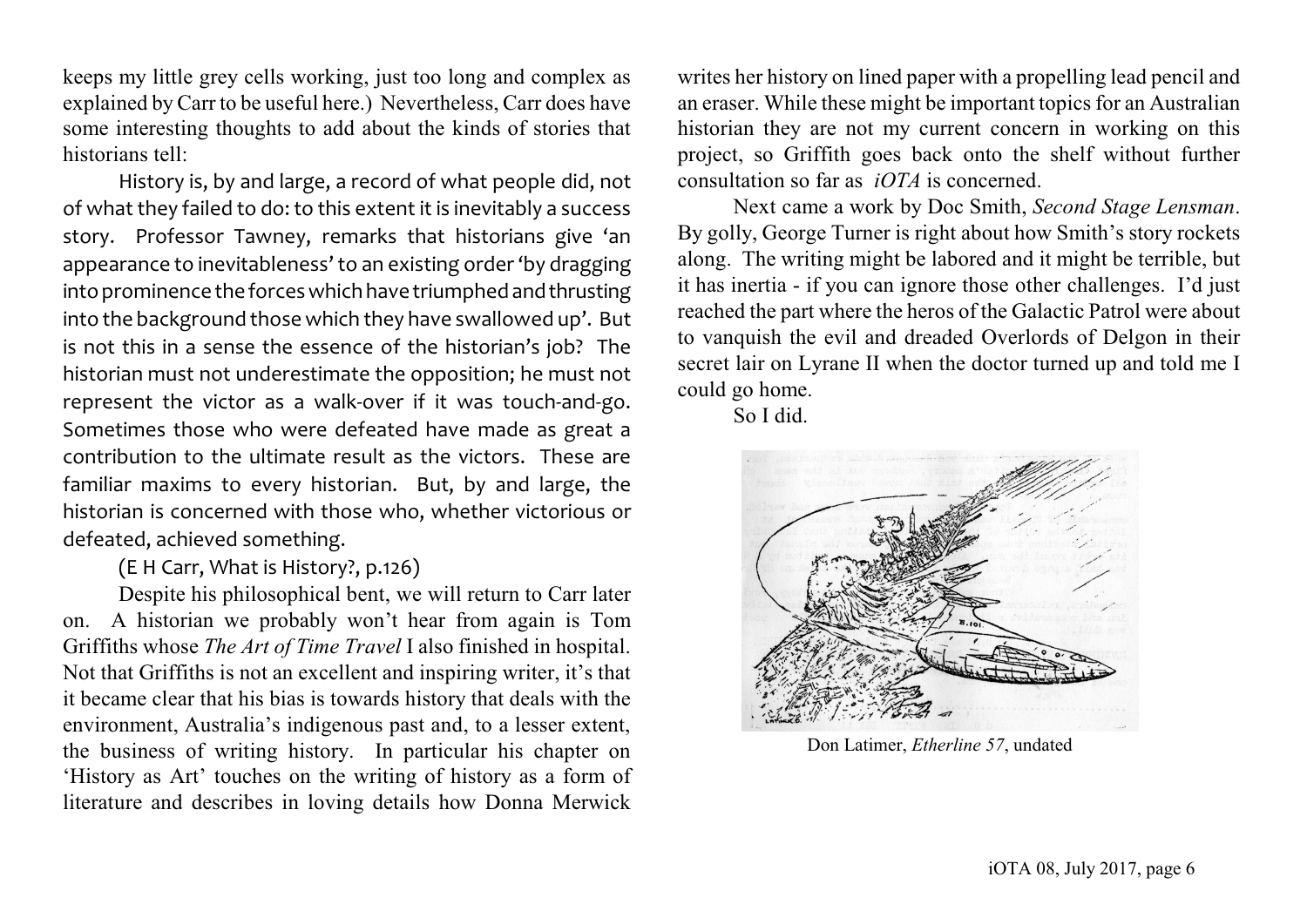## 1955 - Fourth Australian SF Convention Good Event, Bad Outcome

It seems that things were not happy in Sydney fandom. There were at least three competing groups which was probably the result of personality clashes between some of the leading Sydney fans of the time.

At the Third Convention in 1954 the North Shore Futurian Society had been given the task of putting on the fourth convention, despite the wishes of some in the Futurian Society of Sydney who wanted Melbourne to host it instead. One prominent fan, Graham Stone, bitterly attacked the North Shore Futurians, refused to acknowledge the convention they were to run and did not attend it when it took place. It is likely that other fans, friends and associates of Stone's, were similarly badly disposed to the convention organizers but attended at least part of the convention anyhow.

The author of this report, Ian Crozier, became a central figure in the business session against his will, but says little about it apart from the fact that it was a childish disgrace. It seems that all the bad blood that had been festering in Sydney fandom over the years found expression at the meeting but that nothing was resolved then, or later.

At the end of his report on the business meeting Crozier refers to the Australian Labor Party which was, in 1955, beginning to self destruct in such bitterness that it took seventeen years before the party could again win a general election and form government. Something similar was happening in Sydney fandom but it was only fifteen years before another sf convention was held in Sydney, by a new generation of fans who knew next to nothing

Sydney's earlier fandom.

#### **FOURTH AUSTRALIAN CONVENTION REPORT**

As a prelude to the Convention, a very successful Fancy Dress Ball was held on Friday evening, March 18<sup>th</sup>, at the Convention site, Dunbar House, Watson's Bay.

This had to be seen to be believed. Although the attendance of 40 could have been better, everyone present had a whale of a time. Some of the sights of the Ball were Bill Veney and partner as 'Salome and the Wandering Jew', Arthur Haddon startlingly painted green as a Martian Grub, and, in my opinion, the best costume of them all Norma Hemming as the DYNAMIC cover, recently out as a BRE, a Venusian Swamp Girl. Fortunately, the color Norma used was a vegetable dye, and came off fairly easily but Arthur was still showing signs of the copper based chemical he used on Sunday evening.

The report of his demise is expected hourly.

Bill Hubble turned up as the character out of Sprague de Camp's 'Stolen Doormouse', while Doug Nicholson was in character as a ghoul. Crozier went as himself. Gaaaaah!

As a contrast to other years, this show went off with a bang, and set the tempo for the rest of the Con. We can only hope that the participants have recovered by now, though Bill Veney was still looking sick on it at the time of our leaving. SATURDAY MORNING

Good publicity was obtained via the press and radio on the Saturday morning, and around 30 fans turned up for the morning session, which was mainly a get-together-and-meetyour neighbor do. Original artwork was displayed from NEW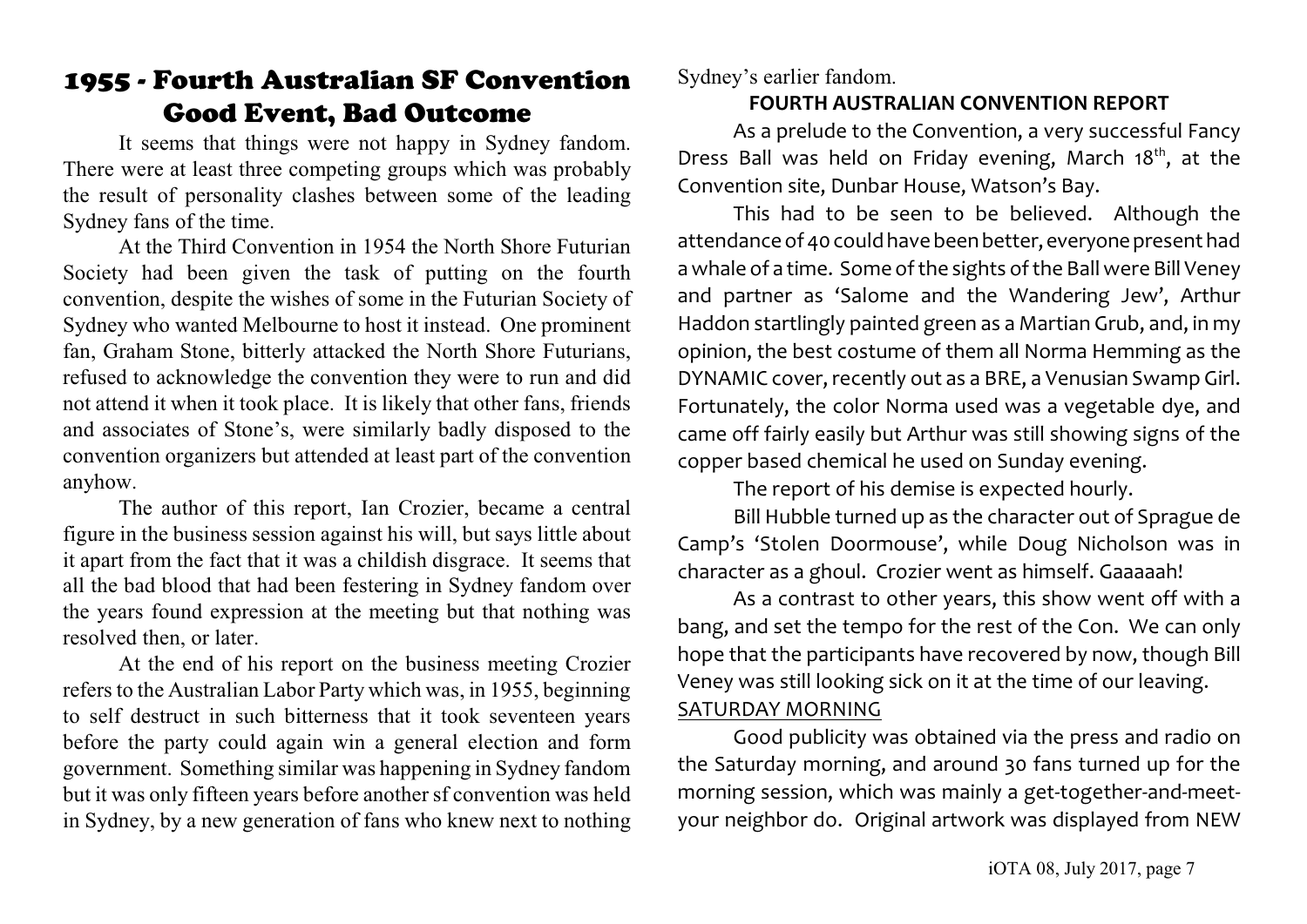WORLDS and NEBULA, both of which lots were auctioned on Sunday evening. On behalf of he Convention Committee, I would like to go on record, and extend our sincere thanks to both these publishing companies for the support shown to the Convention.

#### SATURDAY AFTERNOON

The session opened around 2.30pm with Dr John Blatt being introduced by Convention Chairman, Pat Burke. The title of Dr Blatt's address of SCIENCE IN SCIENCE FICTION, and in contrast to pervious conventions, this was interesting. My opposition to serious and technical addressed at a Science FICTION Convention is well-known, and I was prepared to criticize Dr Blatt as much as I have previous Convention speakers, but I was agreeably surprised a the line taken by Dr Blatt. He made good points on the earlier stf, pointing out that the science in those days in the main was long dreary descriptions of gadgets which nobody, including the author, knew what they were anyway. The renaissance came about under John W Campbell in the late 30's, in which he pushed stories featuring the effect of new inventions on society.

All in all, the address was most warmly welcomed by those present, and I for one hope to see more emphasis in future on science fiction at Conventions, as De Blatt gave us.

TRANSPORTATION IN THE FUTURE was the title of the address given by Mr John Spence, while Wing Commander Ian Scott gave a talk on Dianetics. I would assume these addresses were of interest to (a): a transport enthusiast, and (b): a Dianetics follower, but not to me, anyway, they were just so

much wasted time.

Guest of Honor Arthur C Clarke and Dr Blatt then went onto the platform, and provided the second highlight of the day, answering many and varied questions fromthe floor. Iwas amazed at some of the questions. They must have been boning up on them for weeks.

Mr Clarke disclosed that the Americans were advanced in their plans for an Earth Satellite Vehicle, and in his opinion, there should be one in operation within 10 years. One Sydney newspaper apparently got carried away, as they reported him as saying that man would be on the Moon within 10 years. It just goes to show you never want to say much when the reporters are around, or you'll surprise yourself in the morning.

This was a very enjoyable part of the proceedings, and after it had concluded, tea was taken.

Attendance at this session was 51.

#### SATURDAY NIGHT

Lead film was the 20<sup>th</sup> Century Fox epic THE DAY THE EARTH STOOD STILL, starring Michael Rennie, Patricia Neal and Gort. Most readers will know this, so I won't go into detail. Second film was the silent classic, METROPOLIS, made back in the 20's by Fritz Lang.

#### SUNDAY MORNING

Only about 20 fans turned up for the auction and as a result, prices were very low. There was only about 20 American items, the balance being BRE's and original British PBs and magazines. Top price was paid by yours truly for the pocket book edition of FANCIES AND GOODNIGHTS by John Collier.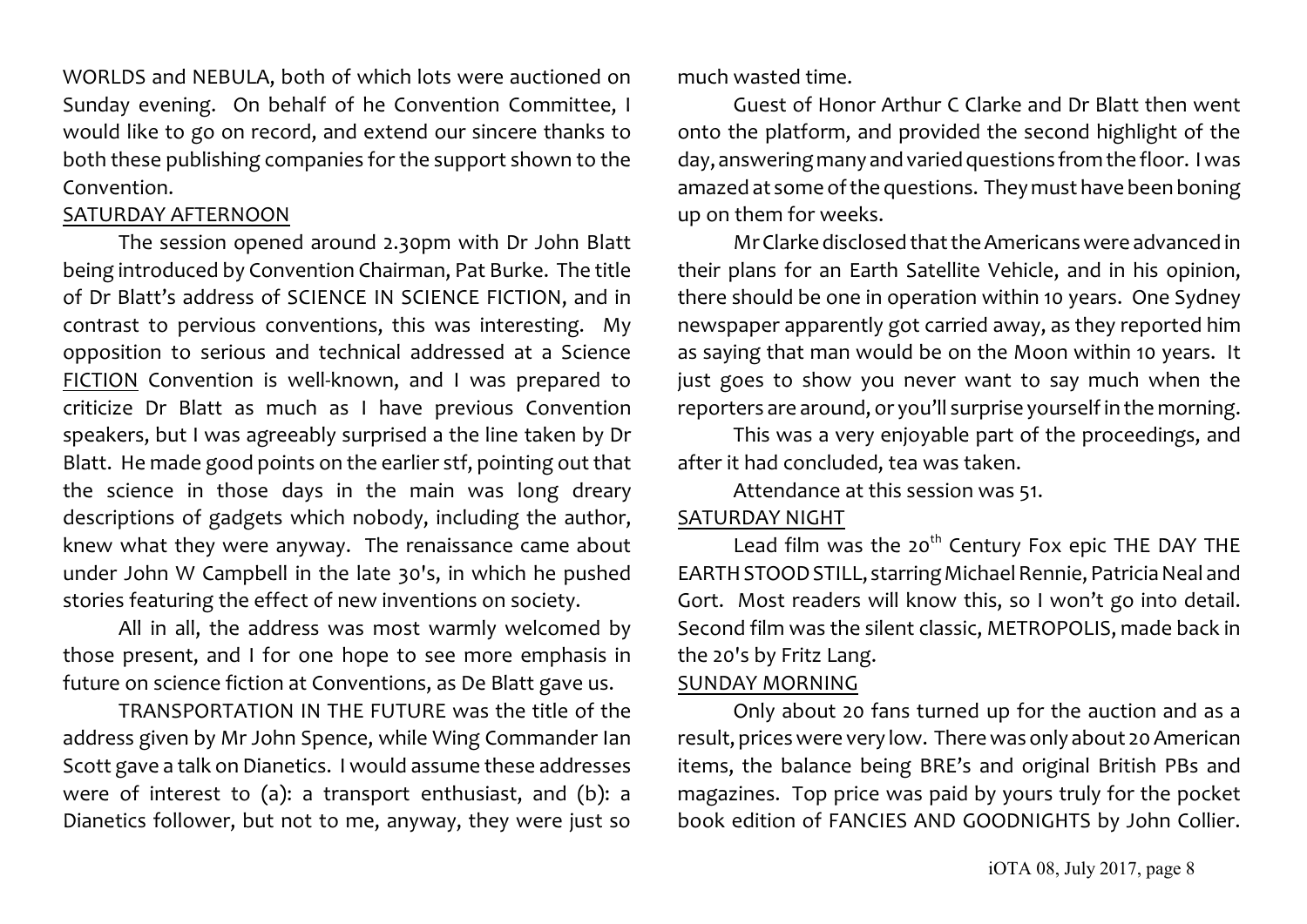This set me back 17/6. Mostly, the American stuff brought around 3/- and the rest around 1/-.

#### SUNDAY AFTERNOON

To some, this was the best session of the whole convention, but I think it was a disgrace. Supposedly the business session, the business of presenting reports was finished fairly soon, and the matter which had flared up at the last convention was on again.

Reports were received from the Melbourne SF Group, delivered by J Keating, Adelaide SF Association by Margaret Finch, read by Arthur Haddon, Mr Bill Veney gave attendees an idea of the activities of the Brisbane Group, Ted Butt reported on the demise of the Newcastle Group, Vol Molesworth gave a report on the Futurian Society of Canberra, Mrs Molesworth reported that the Vertical Horizons femme Group was apparently non-existent, but it was hoped to form a new femme group within the near future for activities in connectionwith the FSS and the Thursday Night groups.

Mr Brian Finch was surprised to be asked for a report on the activities of the ARCTURIAN PLAYERS, but obliged as best he could. He announced the holding of a competition of would be playwrights. For further particulars, contact Brian.

Mr W Hubble reported on the activities of the North Shore Futurian Society, and mentioned that most of the energy of this group had been devoted to the Convention this year, so activities had been small.

Mr David Cohen reported on the activities of the Blue Centaur Book Center.

On behalf of the Futurian Society of Sydney, Ken Martin detailed this organization's activities over the past year, pointing out how close to extinction the club was prior to the return of P Click from Melbourne. This situation can be traced to the split in Sydney fandom which took place some 18 months ago.

Mr D Nicholson reported on the present position of FORERUNNER, saying that the  $3<sup>rd</sup>$  issue will be the last. He mentioned that in his opinion, there was a great need for a magazine of the FORERUNNER's type in Australia, in order to develop the fan authors, and help them to break into the pro field. He hoped that some fan with more resources would start one.

A motion was moved by Vol Molesworth praising the work of Don Tuck in Tasmania in putting out THE HANDBOOK OF SF and FANTASY, which, I'm sure, every reader will join in with.

Mr Doug Nicholson reported on the activities of the Bridge Club Group and SCANSION. He outlined the reasons for the move to the Bridge Club, and the reasons for the local sheet SCANSION, which was a modern FUTURIAN OBSERVER, both in scope and popularity(?).

It was moved V Molesworth and seconded by P Glick that the meeting deplore the Obscene Publications Bill, now before the NSW parliament. This was carried unanimously.

The Chairman, P Burke, asked whether any progress had been made on the motion put forward at last year's Convention, that the two Sydney Groups meet and try to iron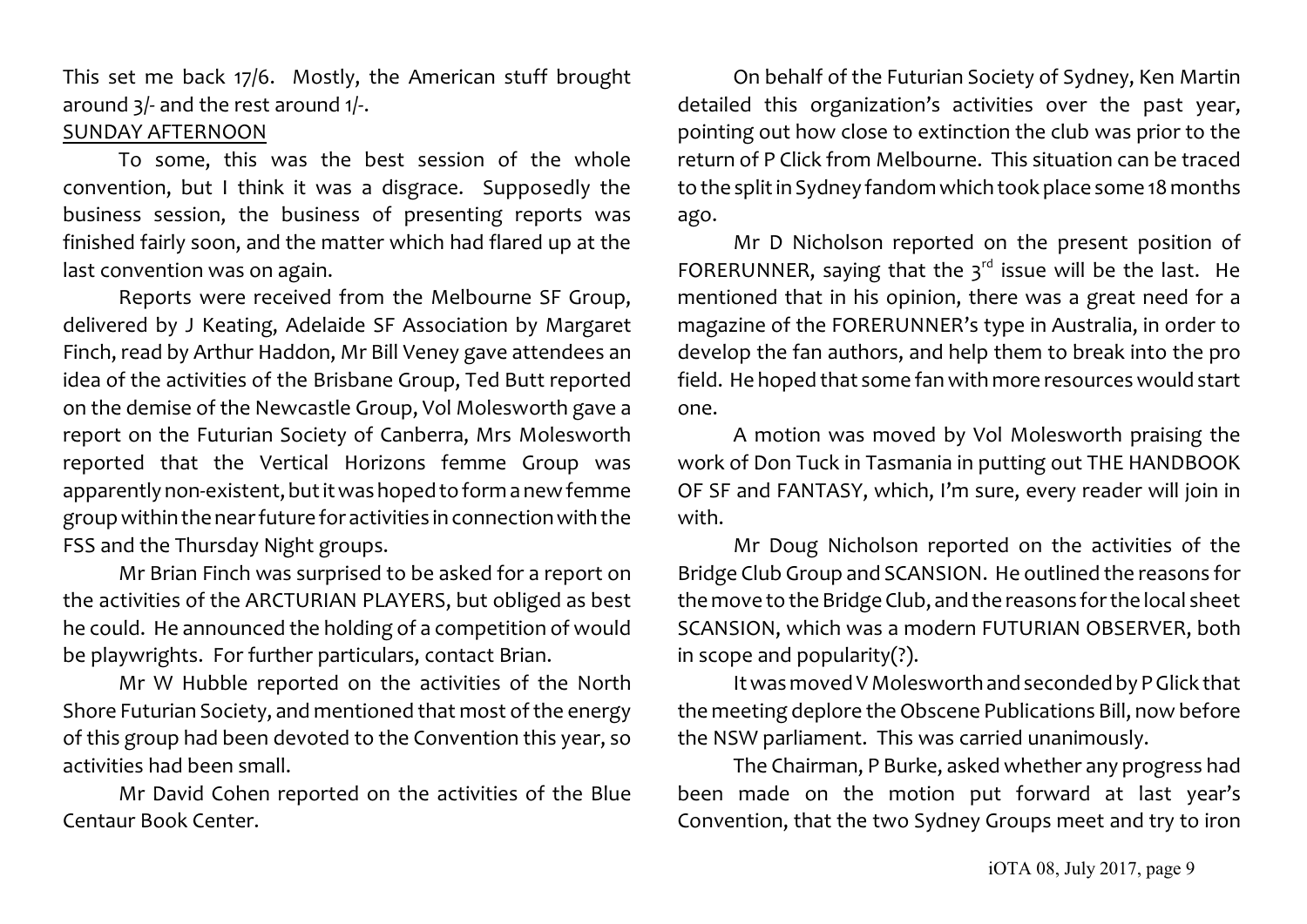out their difficulties. Motion was made and carried that this discussion be held under an impartial chairman, and delegate I J Crozier was 'bulldozed' into the chair. He made it clear that the position was most unhappy for him.

Discussion was held as to whether the tape recorder should be switched off, in view of the contentious matter being discussed. After a lot of heated discussion, it was decided that the recording continue, but be transcribed under supervision of the Convention Committee.

Discussion was heated, and acting chairman Croziernever had much hope of controlling the meeting. I won't go into the gory details here, but finish on the earnest hope that when the two groups meet on Monday April 4<sup>th</sup>, they conclude once and for all this childish wrangling. After all, it's only a hobby - to most of us, anyway - and should be treated that way.

Frown where I sat, it looked as ifthe whole thing is a clash of personalities, and the sooner these personalities are gagged, forced out or resign from fan activities, the better it will be for all concerned.

This type of thing was alright when they were immature schoolchildren, but one expects something a bit better from them now. My God, the Labor Party hasn't got anything on Sydney fandom!

#### SUNDAY EVENING

Highlight of the last portion of the Convention, an original play authored by Norma Hemming, had some publicity in the Saturday morning papers. Titled MISS DENTON'S DILEMMA, it was somehow tagged SEX WITH HEX in the tabloids, and as a

result, there was a very large audience present eagerly awaiting the raising of the curtain. When this was done by a very engaging nymph, there was an immediate raising of blood pressure among certain members of the audience.

[The] play was a very clever bit of work, reminiscent of the work of the late Thorne Smith, with gods, goddesses, nymph etc wandering around in gay abandon, and very little else. Capable acting of the cast was appreciated, with Jack Leggett superb in the alcoholic portrayal of the father of the gods, Bill Veney suitably loud as Mars, Norma Hemming as Miss Denton (younger version), Brian Finch doubling as Bacchus and the older Miss Denton, and an unbelievable Cupid in the person of Bluey Glick.

On the whole, the Convention was a great success, and congratulations are to be extended to Arthur Haddon, for the superb location at Dumbar House and to all other members of the Committee.

Only one thing was missing - the result of the Short Story Competition and Artwork competition. What about it?

The artwork from NEW WORLDS and NEBULA were auctioned on Sunday evening, and brought fabulous prices. Average was around 30/- each.

I was informed that all profits (if any) from the Convention will be passed on to the Melbourne Group. This is a common practice in the States, and we here in Melbourne will continue it. Thanks a lot, Sydney.

Ian Crozier *Etherline 47*, undated (but probably late March 1955)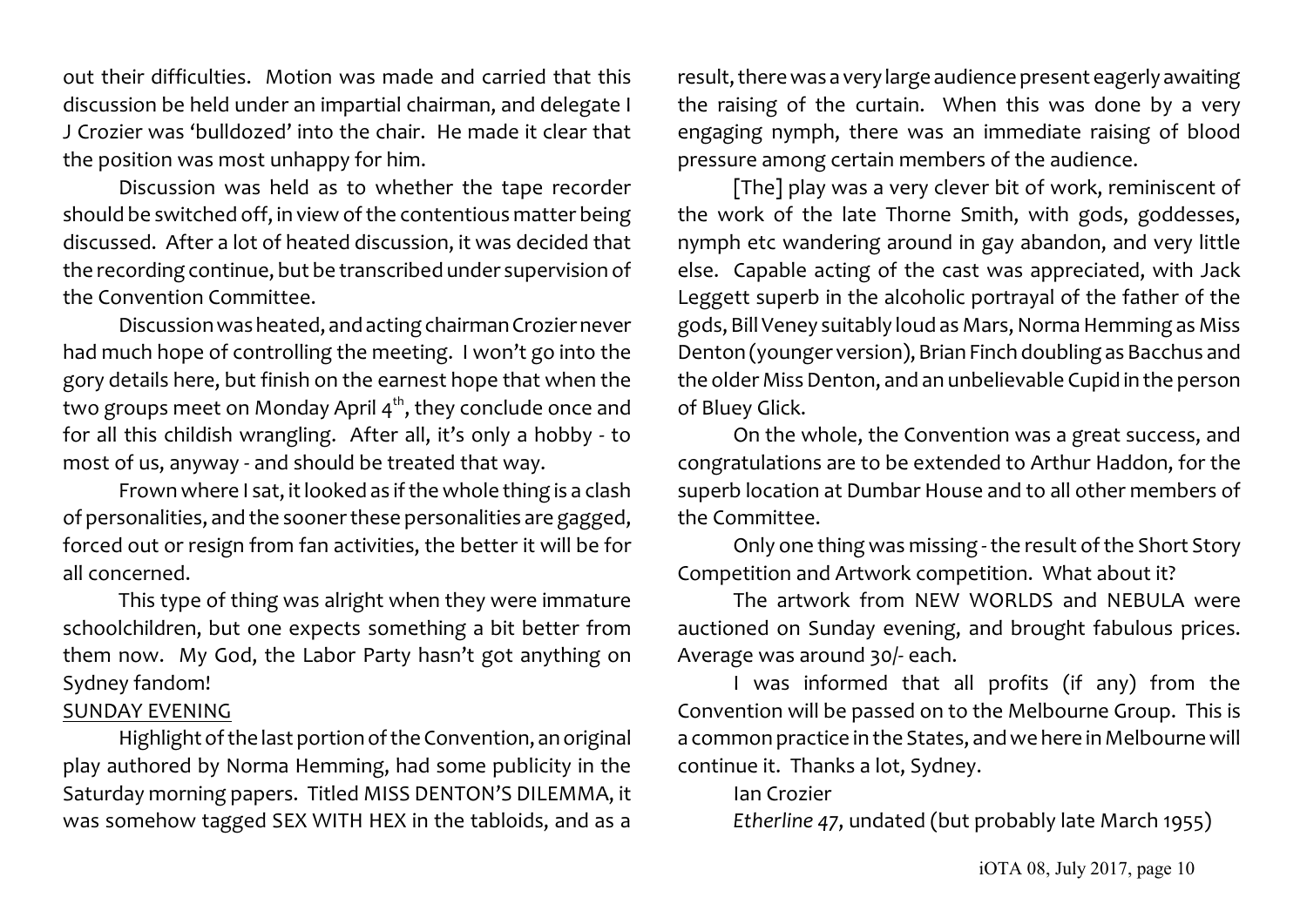# The Historian's Corner Hypothesizing

You see, the problem is how to turn a huge pile of 'historical facts' into a useful description of what happened and why it happened. In the good old days one could turn to the great names of history and the social sciences for 'laws' about how human societies operated. One could, for example, turn to Marx for guidance and find that fandom was an outcome of class struggle and consciousness in the same way that other organizations such as the Mechanics Institutes were formed by those who had become aware of their oppressed status. Or perhaps we could move to more modern times with the French post modernists and see fandom as an attempt to escape from or, on the other hand, to create forms of power and dominance. Then there are all the other historians, sociologists and psychologists with their theories which might be used to analyze and give meaning to a pile of historical evidence.

I don't have any great objection to social theory - I'm quite partial to a good dose of 'social construction theory' from time to time and keep a copy of Bjiker, Hughes and Pinch's *The Social Construction of Technological Systems* close by at all timesin case of emergencies. However, while theory can be useful in suggesting ways of seeing and thinking about historical evidence, it can also be a very confining straight jacket and a temptation to gather and analyze evidence to suit a favored theory.

So, while historians might be informed by theory, that is, take on board some general ideas that might be useful to them in the initial stages of their research, they ought not be slaves to it. Rather, they should let the historical evidence lead them where they need to go, not by wandering around aimlessly but by using what they find to guide them about where they should look next and what they might make of what they find.

If you happen to find me at a convention, drag me down to the bar, prop me up with a glass or two of Jim Beam ('smoooth') and I will explain to you the way I see historical research and analysis. This is the summary. Imagine yourself let into a huge art gallery. It is in total darkness and all you know isthat there are light switches on the walls and that if you find one in the dark and turn it on a light will come on somewhere illuminating a tiny part of the wall, not necessarily a part close to the switch. There might be a painting, or part of a painting, revealed in that tiny pool of light. You fumbled around to find a switch and when you've turned it on a tiny pool of light appears somewhere, but you have no idea about what it might mean in relation to the rest of the gallery. If you're lucky, there will be another light switch revealed by that light which will allow you to light up another small part of the gallery. And so the process goes on, finding more switches to illuminate more of the walls and the paintings on them so that an understanding of the gallery and what is in it gradually emerges from the darkness.

This is, of course, a very simplistic, time consuming and inefficient way of going about the process if you want to, for example, see all the pictures without illuminating all the walls as well. A better way to approach the problem is to be more systematic and find out, if you can, any relationship between switches and what they illuminate, by a process of considering what has been revealed so far and which switches are likely to reveal more of the pictures in the gallery while not illuminating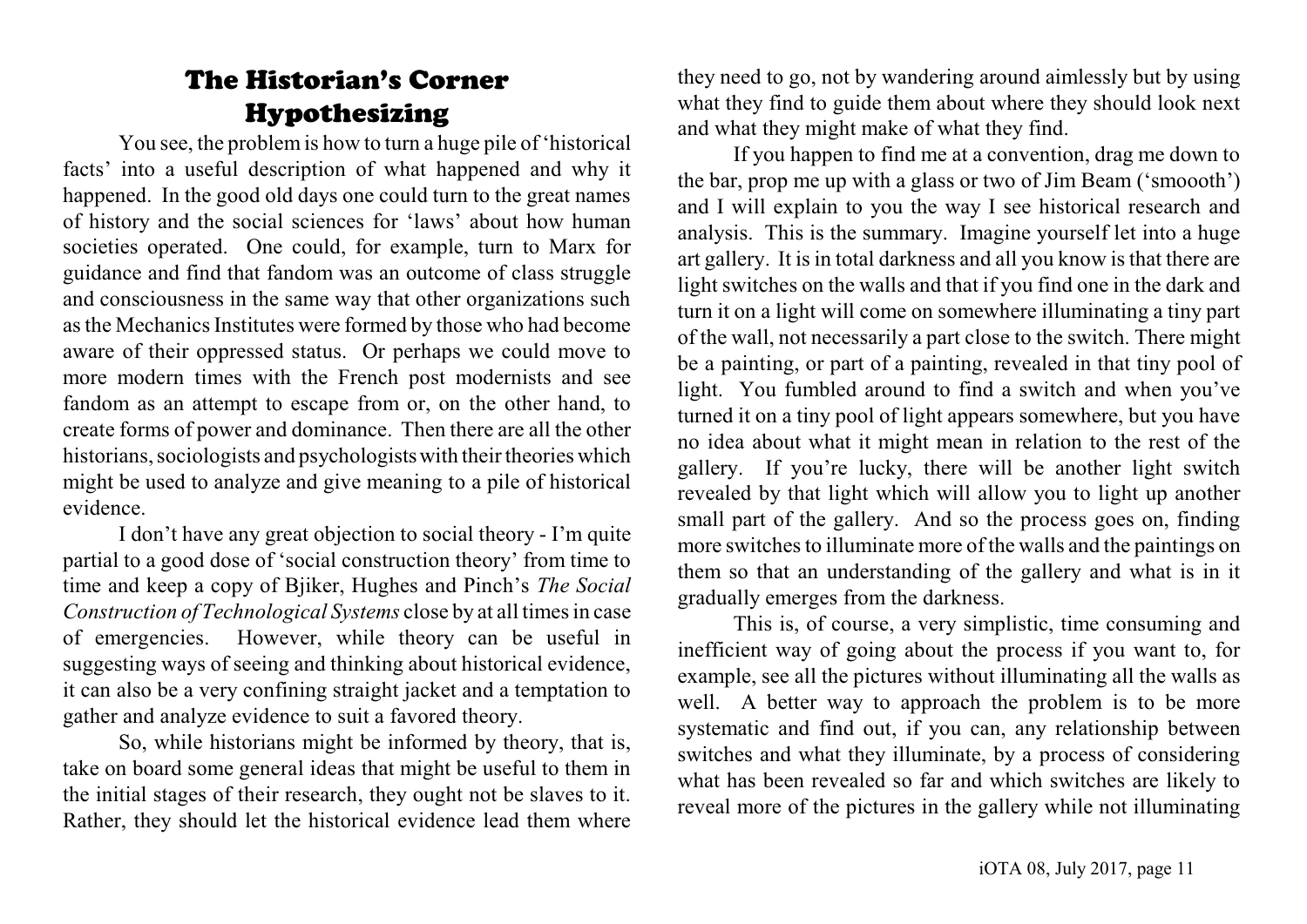the walls around them. To do this you develop a hypothesis about how things work, what Dr Google calls'a supposition or proposed explanation made on the basis of limited evidence as a starting point for further investigation'.

Taking this metaphor a little further (but not too far because it is already starting to show cracks), I've now been at this project long enough to have turned on enough light switches to begin to see and understand what is in this gallery called 'The History of Australian Fandom'. I'm also beginning to form a few hypotheses which helps lead me to a better view of where to look for more and better switches so that the light becomes brighter and the story clearer in my mind about how to write the history. However, there is still a great more light yet needed before the entire gallery is light and bright.

In the meantime, E H Carr set out to explain how and why historians have come to use hypothesis formation in what they do, drawing, as he liked to do, parallels with the physical sciences.

... though scientists, and even social scientists, still sometimes speak of laws, so to speak, for old time's sake, they no longer believe in their existence in the sense in which scientists of the eighteenth and nineteenth century universally believed in them. It is recognized that scientists made discoveries and acquired fresh knowledge, not by establishing precise and comprehensive laws, but by enunciating hypotheses which open the way to fresh inquiry. A standard text-book on scientific method by two American philosophers describes the method of science as 'essentially circular':

*Weobtain evidence forprinciples by appealingto empirical material, to what is alleged to be 'fact'; and we select, analyze,* *and interpret empirical material on the basis of principles.*

The word 'reciprocal' would perhaps have been preferable to 'circular'; for the result is not to return to the same place, but to move forward to fresh discoveries through this process of interaction between principles and facts, between theory and practice. All thinking requires acceptance of certain presuppositions based on observation, which make scientific thinking possible but are subject to revision in the light of that thinking. These hypotheses may well be valid in some contexts or for some purposes, though they turn out to be invalid in others. The test in all cases is the empirical one whether they are in fact effective in promoting fresh insights and adding to our knowledge. The methods of Rutherford were recently described by one of his most distinguished pupils and fellow-workers:

*He had a driving urge to know how nuclear phenomena worked, in the sense in which one could speak of knowing what went on in the kitchen. I do not believe that he searched for an explanation in the classical manner of a theory using certain basic laws; as long as he knew what was happening he was content.*

This description equally fits the historian, who has abandoned the search for basic laws, and is content to inquire how things work.

The status of the hypotheses used by the historian in the process of his inquiry seems remarkably similar to that of the hypotheses used by the scientists. Take, for example, Max Weber's famous diagnosis of a relation between Protestantism and capitalis. Nobody today would call this a law, though it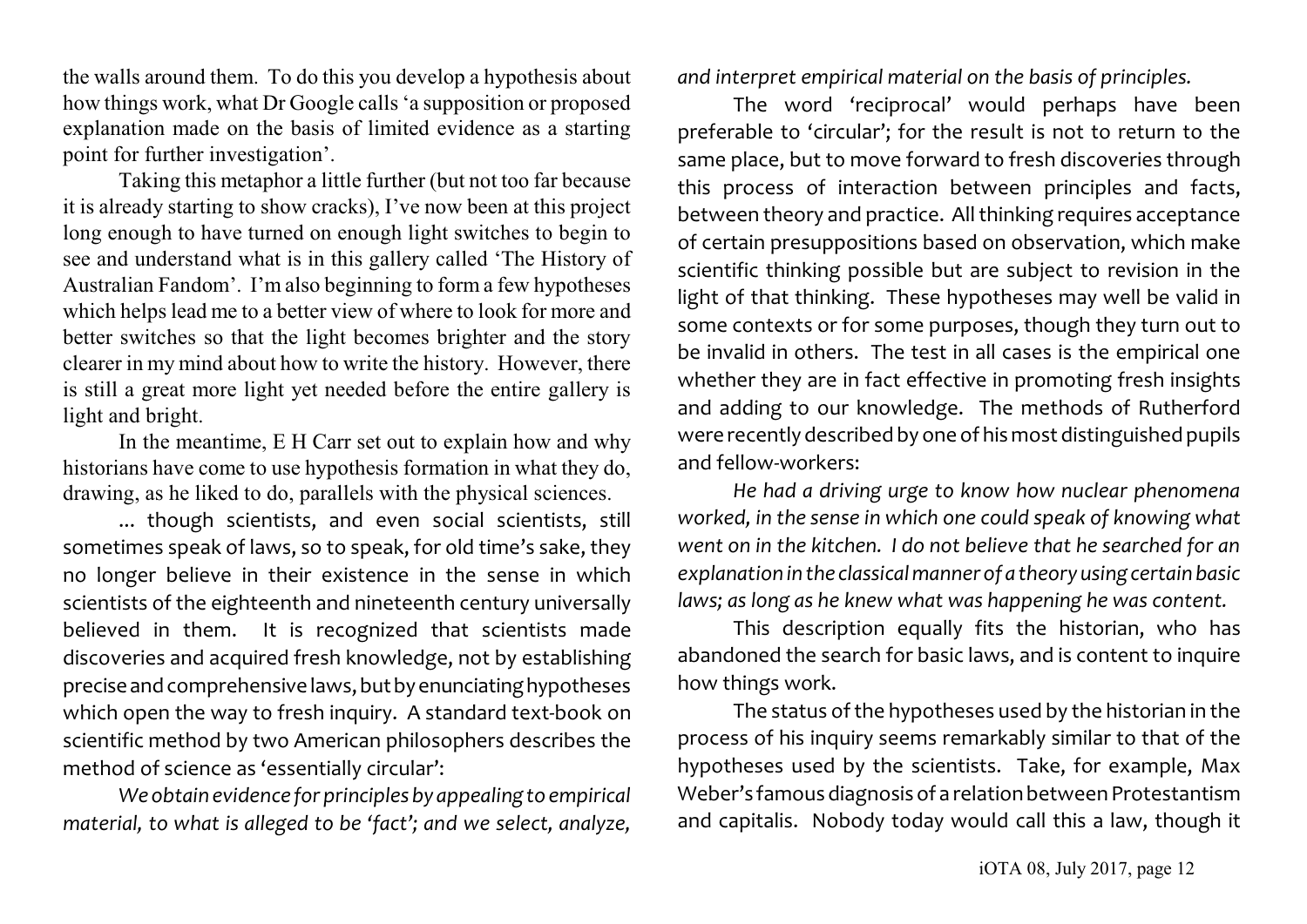might have been hailed as such in an earlier period. It is a hypothesis which, though modified to some extent in the course of the inquiries which it inspires, has beyond doubt enlarged our understanding of both these movements. ...

The controversy about per iodization in history falls into this category. The division of history into periods is not a fact, but a necessary hypothesis or tool of thought, valid in so far as it is illuminating, and dependent for its validity on interpretation. Historians who differ on the question when the Middle ages ended differ in their interpretation of certain events. The question is not a question of fact; but it is also not meaningless. The division of history into geographical sectors is equally not a fact, but a hypothesis: to speak of European history may be a valid and fruitful hypothesis in some contexts, misleading and mischievous in others. Most historians assume that Russia is part of Europe; some passionately deny it. The bias of the historian can be judged by the hypothesis which he adopts. I must quote one general pronouncement on the methods of social science, since it comes from a great social scientist who was trained as a physical scientist. Georges Sorel, who practiced as an engineer before he began in his forties to write about the problems of society, emphasized the need to isolate particular elements in a situation even at the risk of oversimplifying:

*One should proceed [he wrote] by feeling one's way' one should try out probable and partial hypotheses, and be satisfied with provisional approximations so as always to leave the door open to progressive correction.*

This is a far cry from the nineteenth century, when scientists, and historians like Acton, looked forward to one day establishing, though the accumulation of well-attested facts, a comprehensive body of knowledge which would settle all disputed issues once for all. Nowadays both scientists and historians entertain a more modest hope of advancing progressively from one fragmentary hypothesis to another, isolating their facts through the medium of their interpretations, and testing their interpretations by the facts; and the ways in which they go about it do not seem to me essentially different. In my first lecture I quotes a remark of Professor Barraclough that history was 'not factual at all, but a series of accepted judgements'. While I was preparing these lectures, a physicists from this university, in a BBC broadcast, defined a scientific truth as 'a statement which has been publicly accepted by experts'. Neither of these formulas is entirely satisfactory - for reasons which will appear when I come to discuss the question of objectivity. But it is striking to find a historian and a physicist independently formulation the same problem in almost exactly the same words.

E H Carr, *What is History?*, pp59-62.

## Encountering Science Fiction with Eric Russell

Eric Russell, and his brother Ted, became actively involved in fandom in 1938. He was secretary of the Junior Australian Science Fiction Correspondence Club and then a founder member of the Futurian Society of Sydney. He was also part of the group of Sydney fans that published Australia's second fanzine,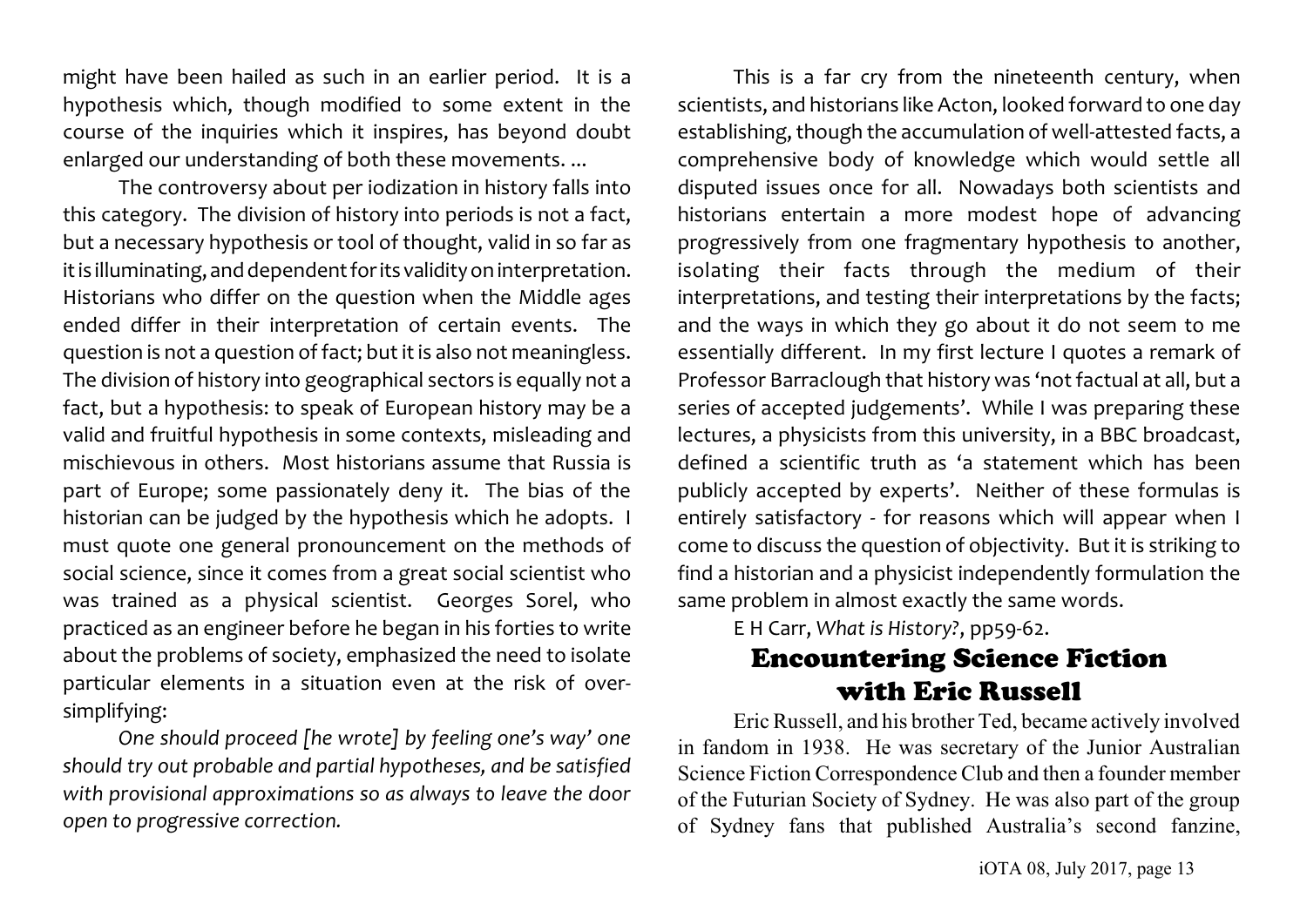*Australian Fan News* and, with Ted, he edited Australia's first regular fanzine, *Ultra*. Eric was a full participant in Futurian activities including their many feuds and disagreements and, like all of them, he was swept up in the events of World War 2 that demolished fandom in Australia.

Like other Futurians Eric drifted back into fandom after the war, but the war and a decade had matured him and taught him different interests and activities. Asresult, by 1950 his attachment to Australian fandom and stf was minimal, but not so much that he could not be coaxed into writing a short article about how he became interested in stf for a new Sydney fanzine that had just started publication.

This story is similar to others told by this generation of readers and fans, of discovering in themselves an attraction to the fantastic in the reading that was available to them, and then discovering science fiction proper. It was a life changing experience for most of them.

#### **A GLANCE OVER MY SHOULDER**

It makes one feel old to write an article such as this: yet I'm not really, although I have seen many wet weekends since the last time when science fiction and its fan activities occupied a major part of my leisure hours.

Nowadays I don't count myself among the science fiction fans. I haven't the time for such activities, nor am I greatly interested in them - I have not even time to read stf. But I'm still able to recall with pleasure some of the more interesting things in my stf past.

Amazing Stories is a name with a tradition behind it. Opinions differ on the meaning of that tradition and this has been the cause of numerous arguments that have raged in magazine letter sections and at fan club meetings. I like to remember Amazing under Dr Sloane's editorship. Others don't. Under Dr Sloan's guidance, 'The magazine of Science Fiction' published many delightful stories. Who can forget the 'Professor Jamieson' series, for instance? Or yarns of the order of Campbell's 'Uncertainly', and the longer novel 'By Jove'? I liked Leo Morey's artwork, too.

Certainly Amazing Stories lost ground in the middle Thirties and later fell on evil days, finally to fall into completely alien hands, but I do think that financial trouble was behind a lot of it. Fierce arguments raged on the question whether the 'old' (Sloane-edited) Amazing Stories was better than the 'new' (Palmer-edited) magazine. Vol Molesworth took the April 1937 and April 1948 issues of the magazine and compared (or should I say contrasted?) in a fanmag article. Needless to say it cut no ice with those who disagreed with him and I think it made Bill Veney and myself more determined to stick to our guns.

My interest in stf goes back a good many years to my schooldays. I remember Mr Vivian, my teacher in a secondary class reading storied to us from an H G Wells omnibus, and later my persuading an aunt to buy a copy for my birthday. Of course I read 'Scoops' and some of the English twopenny weeklies that printed science fiction of the blood and thunder type. I'll never forget the surprise I caused at Sunday School in 1936 when I told our teacher (a milkman, Sundays excepted) that I'd like an H G Wells book for my prize at Christmas. They gave me a 'Famous Deeds' book instead, but I got my mother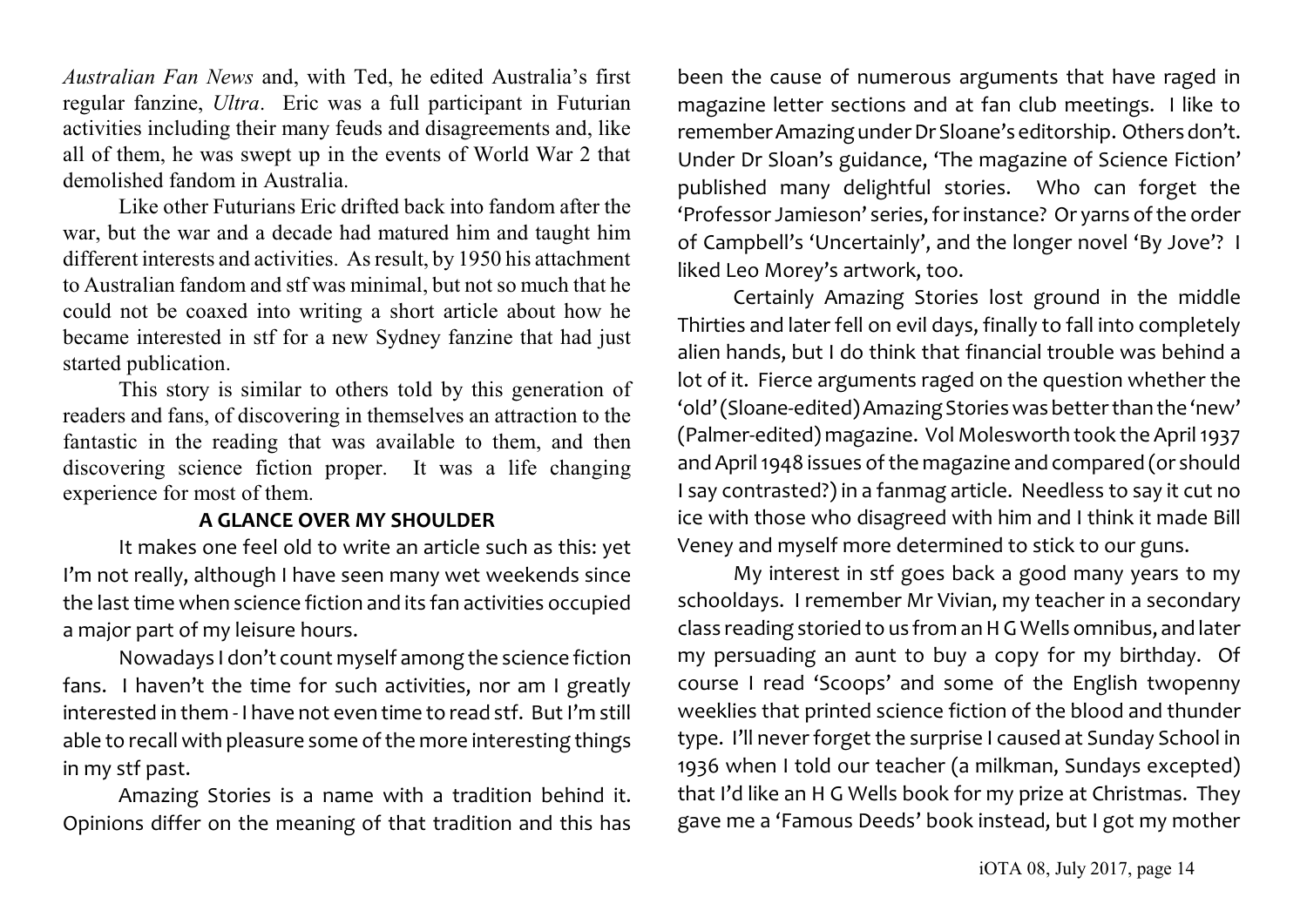to buy me a volume of Wells' 'Scientific Romances'. From that time I became very interested in reading science fiction, but strange to say I never touched American pulp magazines, possibly because of a distaste for the current horror and terror pulps that were strewn so liberally in the newsagents and book stalls.

As far as I can remember the first sf magazine I did read was an issue ofWonder Stories containing a part novel by Eando Binder. It told of a man who woke up in the future and the cover showed one of Paul's future cities. Then I met Bill Veney science-fictionally in 1938 and we later formed the Futurian Society of Sydney. I've seen quite a few wet weekends since than and quite a lot has happened to me in one way or another, but I'm glad I've been through it all.

Given half a chance I think I'd do it all over again.

Eric Russell

Woomera1, Nick Solntseff and Michael McGuiness, August 1950.

## 1953 - Perth Science Fiction Group Formed

When Grant Stone brought me copies of *Wastebasket* from the Special Collection at the Murdoch University Library he was delighted to find this article, written in 1953 by Lee Harding in *Wastebasket* 3, about a stf group in Perth. The existence and activities of Roger Dard are well known, but not wider fannish activities in Perth.

Unfortunately, this appears to be the only reference to this little group of fans in the West. We touched on this point in an earlier issue: it may be true that this group existed and also that they did wonderful things, but unless they left more evidence of what they did in the historical record this may be all that we can ever know about them.

It came as quite a pleasant surprise when we heard, recently, that a Perth Group had finally come into being. Roger Dard, Australia's undisputed No1Fanhas for long been thought to be the only active resident in that area, but the following statement, received from the PSFG some time ago, sets a decidedly different light on the subject.

### Lee writes:

'Perth fandom, for long un-organized, has been brought together as the Perth Science Fiction Group, under the aegis of Roger Dard. Although it is Roger's aim to eventually give up all fanactivity due to pressure of personal business, coupled with a desire to devote all his time to his own book and magazine collection, he has long had the ambition to organize Perth fandom into a cohesive whole, and this had been finally accomplished with the PSFG. In addition, honorary membership has been given to: Leo Harding, Don Tuck, Dave Cohen, Bill Veney, and Arthur Haddon for the great work they have done in furthering Australian fandom, and Ken Slater overseas.'

The Group also issue PERTH FAN NEWS, a three f'cap page clubzine, the reproduction ofwhich, by mimeo, is a lesson to all Australian amateur publishers. The editor is Ralph Harding, and he exhibits a very fine ability, especially at slick reporting. The following are extracts from the 'zine: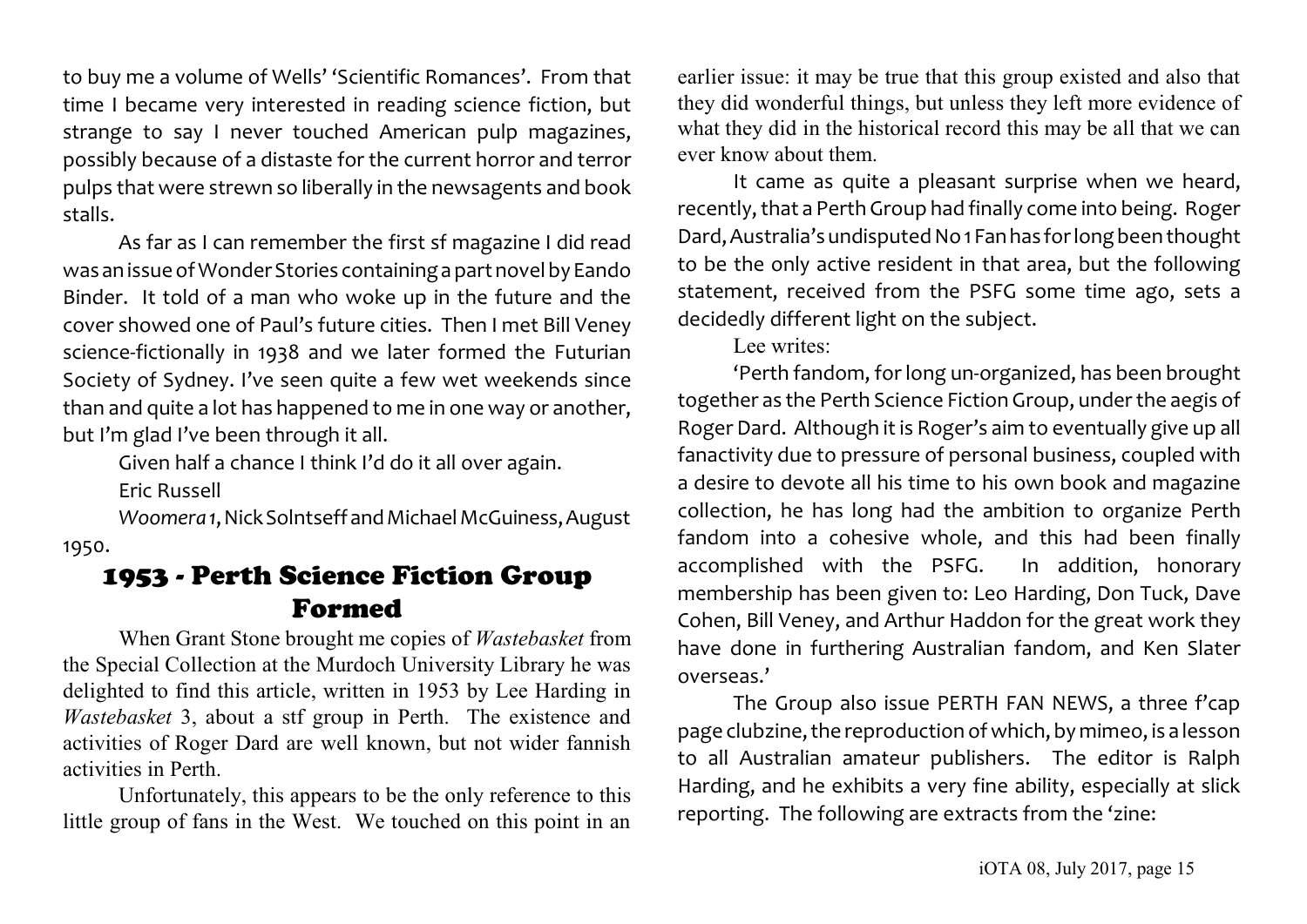BRADBURYANIA: 'Mr Thomas mentioned a very interesting incident. He mentioned the name of a prominent Perth psycho-analyst, who is a personal friend of his. Mr Thomas had persuaded the psycho-analyst to read Bradbury's story of insanity on Mars, 'The Earth Man' in an issue of THRILLINGWONDER STORIES. The psycho-analyst had been so impressed that he had stated that the story should be required reading for all psychiatrists, and should be published in every psychiatric bulletin!'

Take a bow, Ray!

'Mr Dard read a news item in the local evening paper, THE DAILY NEWS, in which it was stated that 'space fiction' was becoming more popular in Perth, and that local booksellers were reporting heavy sales of this literature. Mr Dard said that some method would have to be devised whereby some of these new readers could be contacted and offered the advantages of PSFG membership. This could be gone into at the next PSFG meeting.'

It is quite evident that there is a backbone of experience and common sense behind the formation of this organization, and the future looks more than healthy. Let up hope that the formation of the PSFG is as successful, if not more so, as the other interstate groups.

The group has a staunch and proven worker in the form of Roger Dard to lend them a helping hand, but we need not fear that all the responsibility will be passed off onto one person, a thing that has recurred far too often amongst less stabilized groups.

My thanks to both Ralph Harding and Roger Dard for enabling the reproduction of the above passages and etc.

Lee Harding, *Wastebasket 3*, 1953.

### Fanzine Review

*Woomera 1*, August 1950, edited by Nick Solntseff and Michael McGuiness, 184 Girraween Road, Girraween, NSW, 6d a copy **and** *Woomera 1*, February 1951, edited and published by Nick Solntseff, same address, 9d a copy.

Nick Solntseff was a Sydney fan of the first half of the 1950s about whom I know next to nothing. He appears to have been one of the more active fans of that period but, since this was a time when fans published material about the state of stf and fandom rather than about themselves, he remains a mystery to me. Nevertheless, his fanzine, *Woomera*, is well enough remembered, perhaps partly because there was little else being published at the time.

Publication of two first issues tells us something about the state of Australian fandom at the time. The first issue is an extremely tidy looking little 12 pages mimeographed folded foolscap fanzine with a minimalist but interestingly designed cover by Eric Russell. The second first issue was 24 pages (including the covers) produced on Vol Molesworth's Futurian Press letterpress machine and looks very similar to Arthur Haddon's first issue of *Telepath*. Like the first first issue it is extremely tidy and carefully laid out.

Both these issues tell us about what Australian fandom aspired to be. Both are small but they are cautiously optimistic, which is about all one could be in 1950 and early 1951, given the state of world affairs. They exemplify order and organization in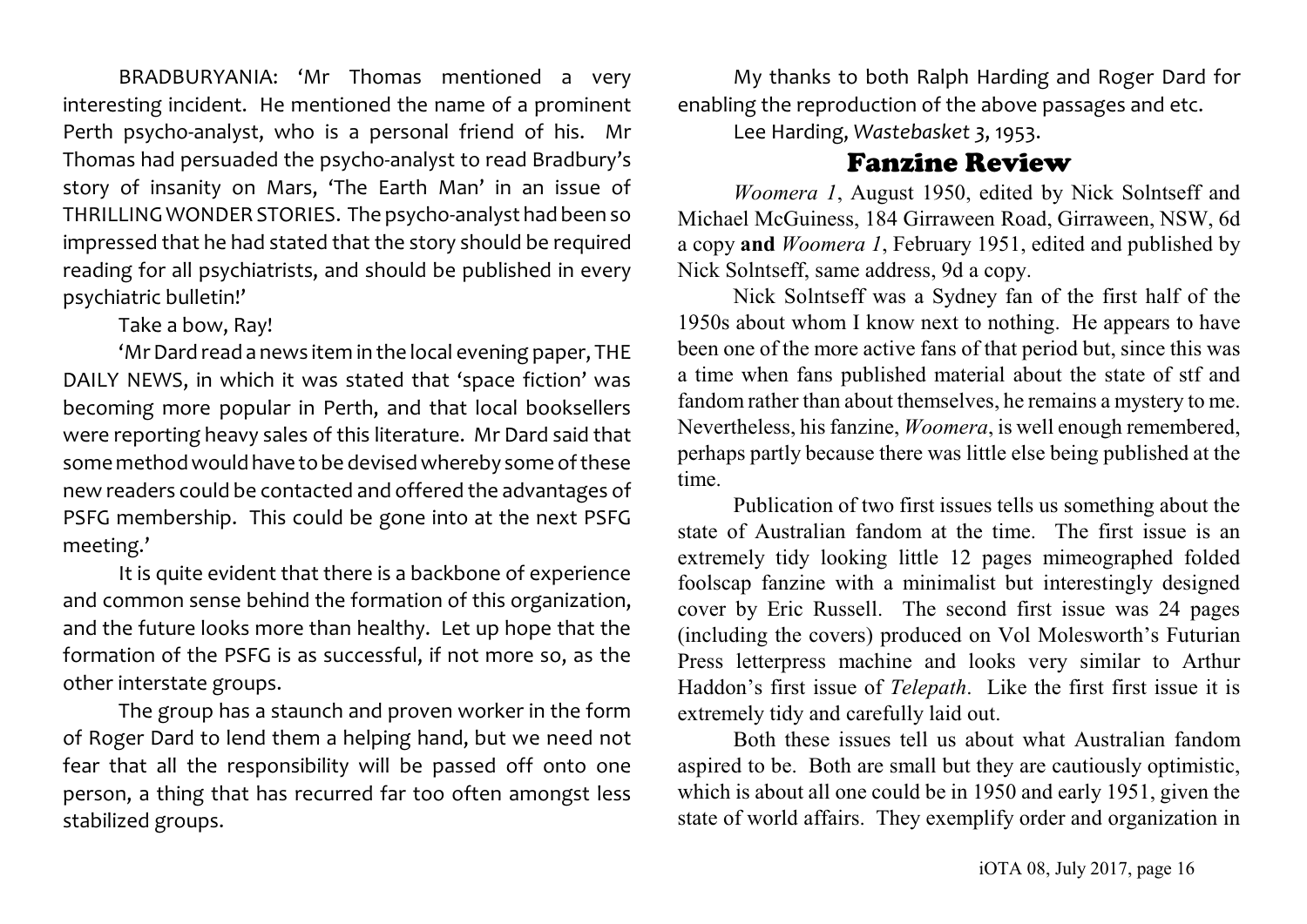the way they look and with writing about the Futurian Society of Sydney and the formation of the Australian SF Society. In the first issue Eric Russell looks over hisshoulder early stf in Australia and in the second issue Graham Stone writes about the disorganized state of current fandom and the need for order. Still, the second version acknowledges that Australian fandom will have to grow from a very small base and the Fan Directory lists only 22 fans, 17 living in New South Wales and only one, Don Tuck, living in Victoria.



Of the two first issues, I liked the earlier one the best, perhaps because most of it was written by the, by then, old timers Eric Russell and Bill Veney. Both had matured since their pre-war FSS days and developed comfortable and relaxed styles.

Unfortunately both articles are too short to carry the enjoyment as far as I would have liked. Between them is another article which seems to be struggling to make the Heisenberg Uncertainty Principle a new school of philosophy, so I was relieved at it's shortness. Editor Solntseff begins the issue with an editorial about hopes for the future - including for *Thrills Inc* - and ends with a little questionnaire about what readers like in a fanzine, suggesting his plans for the future.

The second issue is more sercon and less entertaining. Graham Stone launches it with an article about the state of stf which he calls 'A Survey of Fan Affairs'. It begins by informing the reader that there were about 35 stf and fantasy magazines in publication at the end of 1950 and goes on to lament the general poor quality of the stories in them because there were so many. He touches on book publishing in a short paragraph and then launches into a criticism of fandom which goes:

The state of fandom is chaotic. Fanzines are numerous, and in general sloppy and adolescent. Organization is badly needed, but what there is is inadequate. Science Fiction International, which is a very serious need, languishes for lack of support - yet there are at least five groups with essentially the same aims extending membership outside the USA. We note a lack of intelligent and critical elements - of old-time fans generally - among the influences at work.

Of course, there are lots of valuable projects. There are two excellent news magazines, Fantasy Times and SF News Letter. The NFFF service publications are good in intent, at any rate.

In Australia, a revival of interest is taking place. As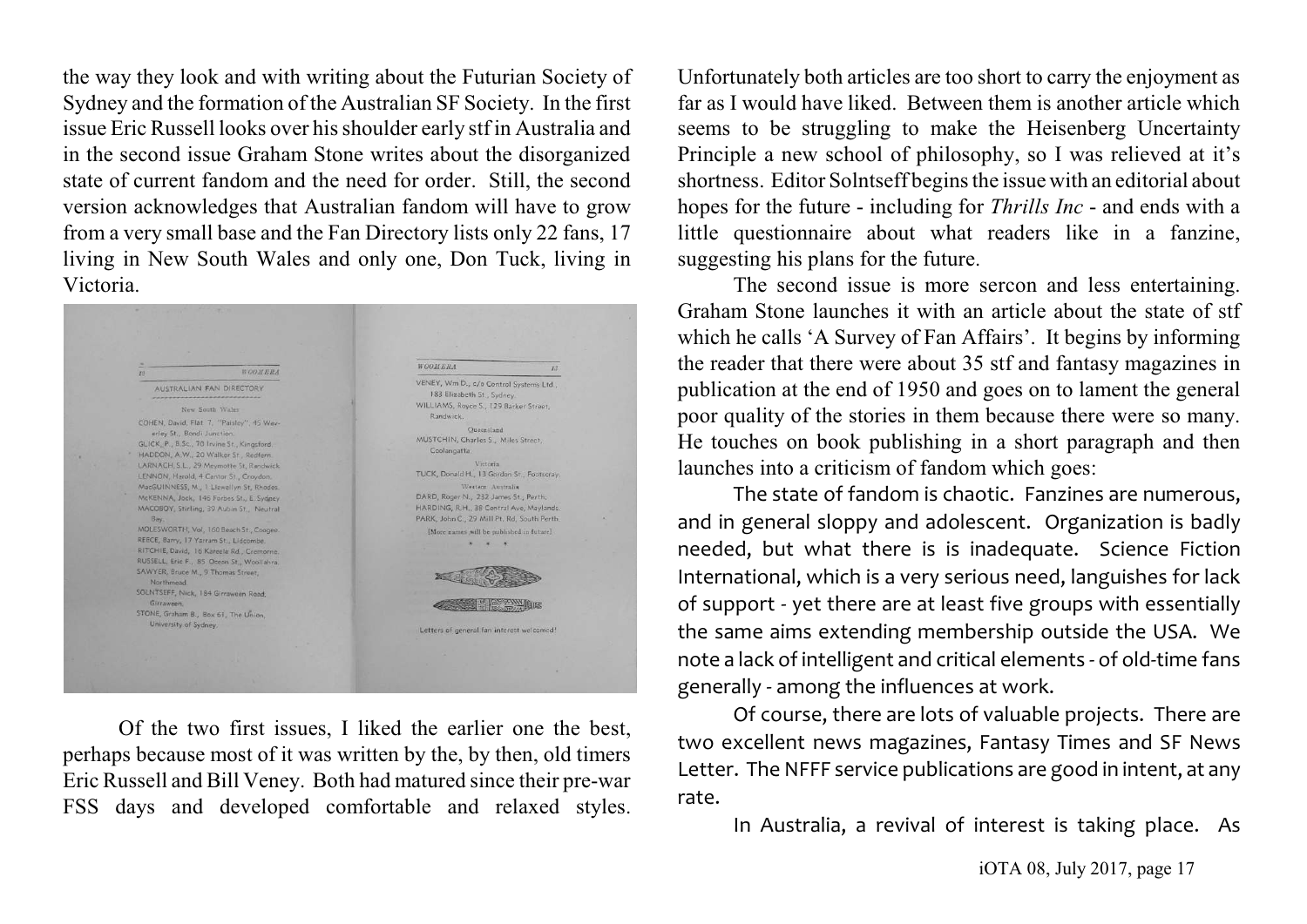Woomera is being printed, the new Australian Science Fiction Society is in formation - a national association to keep Auslans in contact, as the expanded FSS used to do in its better days. With cooperative activity re-established, Australian fans, especially outside Sydney, can expect less complete isolation from the Science Fiction world.

Graham Stone, *Woomera 1*, February 1951.

Following this Roger Dard writes briefly about the history of British prozines, the Australian Fan Directory takes two well spaced pages, there is the first part of Vol Molesworth's 'Let There Be Monsters' (which I didn't read for policy reasons) and, finally, a couple of pages of 'Fandom at Random' by Royce Williams which tells us mainly about the university results of some Futurians and hints at the possible demise of *Thrills Inc*. Most of this makes informative but dull reading.

*Woomera* lasted for another couple of issues published in the next year, all the product of Molesworth's Futurian press and looking the same, in style at least. I cannot help but compare these neat and tidy fanzines with the unkempt fanzines that would emerge from Melbourne a couple of years later; badly reproduced, poorly laid out and with sometimes appalling spelling and writing (even by my standards). But what these fanzines, *Perhaps*, *Bacchanalia*, *Wastebasket* and even *Etherline,* lacked in a polished look they made up for in enthusiasm and energy. Sydney fanzines like *Woomera* might have looked neat and tidy, but they also read as though the life and excitement of stf that had no doubt attracted their editors to fandom had been sucked out of them, dare one say by the studious attitude towards stf that seems to have developed in Sydney under the influence of Molesworth and Stone. This is

the kind of fanzine that would have been produced by a serious and dour Methodist, if they discovered fandom by mistake.

Frankly, these first issues of *Woomera* are not great fanzines. They might tell us a lot about the state of thinking in Sydney fandom at the beginning of the 1950s and they are interesting as historical artefacts, but I wouldn't be keen to add them to a fanzine collection as a fine example of the art of publishing - except as examples of obsessive tidiness. So, I wouldn't bother turning on the time machine for this one, unless you are also obsessive, and a completist



Dick Jenssen, *Etherline 64,* undated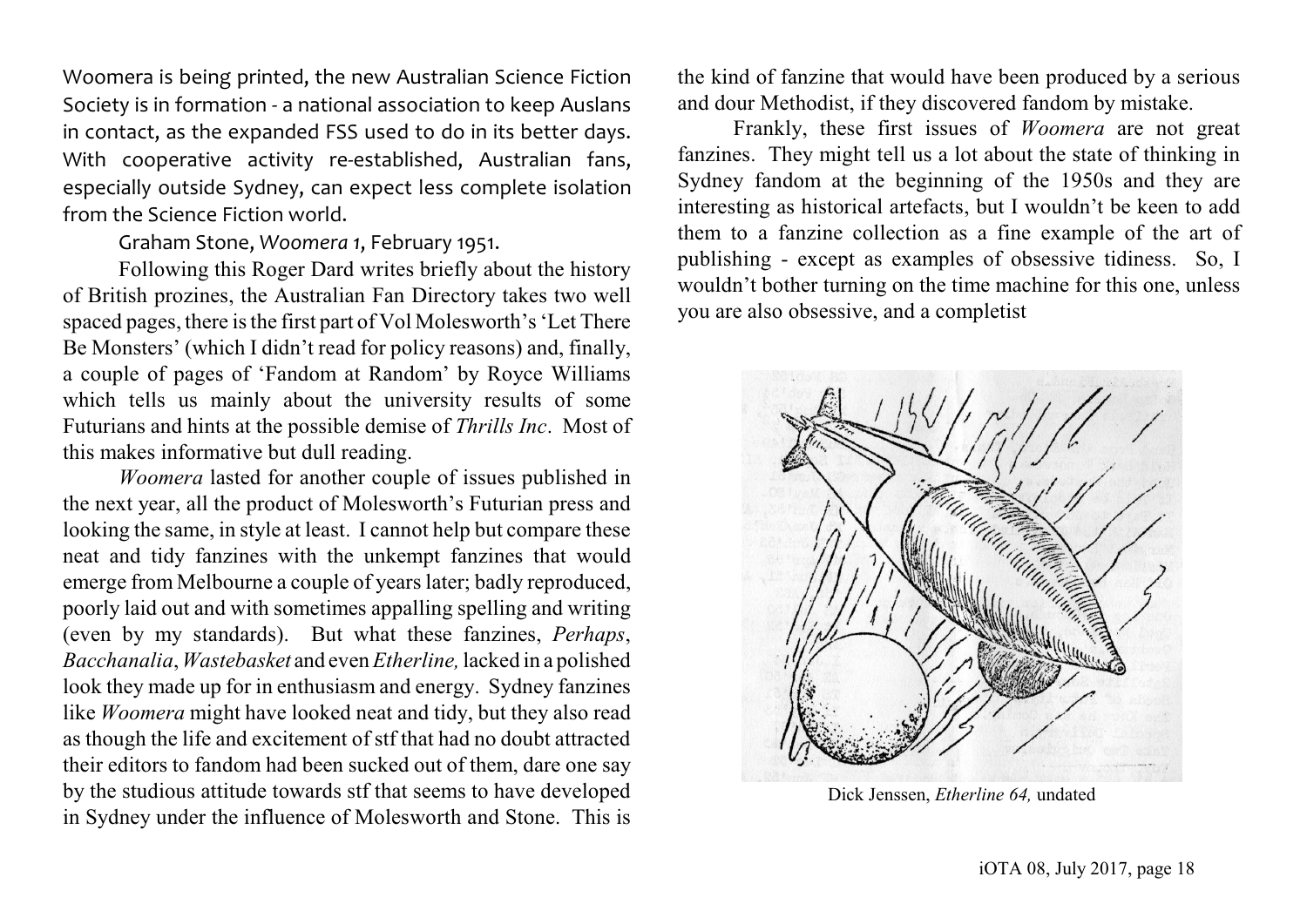## Progress Report

What can I say, having a major cardio-vascular problemrear up and bite me has put a bit of a dampener on things. Nevertheless, in the first half of the month I made enough progress on trawling fanzines to keep me happy and I even ploughed my way through the first seven mailings of ANZAPA, a task I was not looking forward to.

### To Be Done

More of the same. Having blood clots in my lungs and the danger that they pose elsewhere is going to limit travel for a few weeks to come, and I don't know when air travel might be again possible. Not to worry however, I've stored up enough work to keep me going for a couple of months at least.

I'm within a few cards of having to print off another thousand and with that comes the opportunity to update the chronology using the information on them. This updating process is likely to take a few days and the detail with which I do that work will depend partly on the feedback I get from you about putting more effort into an annotated chronology that I mentioned in the editorial earlier in this issue.

### The Photo File

You will doubtless be relieved to see that our good friend Gary Mason has come to your aid again and made it unnecessary for me to publish here more photos from my own meager collection. Bruce Gillespie's article on the first Adelaide convention, Advention, reminded Gary of a handful of pictures of that event which he has sent for us to view. He tells me that he was not able to stay at the convention for long for family reasons -

a tried and trusted excuse, that one - but offers these images as a reminder of humbler and, perhaps, happier conventions in the past.



Adelaide University's 'Melville House' in the Belair National Park about twelve miles from central Adelaide. The site of Australia's first 'live-in' convention.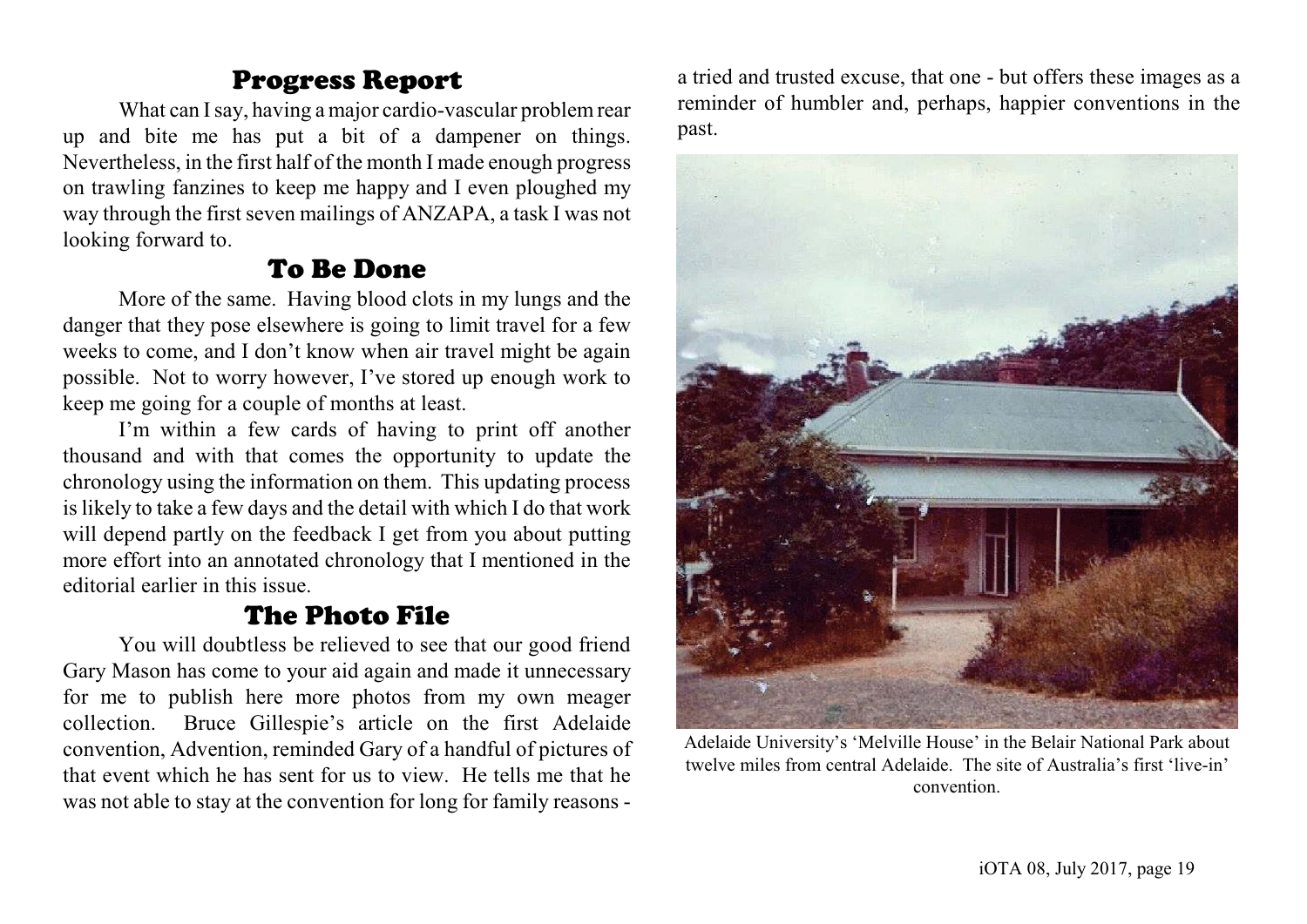

Bill Wright and John Bangsund looking very cheerful despite the previous night's activities. What we need to know is; what is in that black box that Bill is holding so carefully.



Sabina Heggie, also known as 'Nomad', co-editor, with Shayne McCormack, of *Terran Times*, reviewed in our previous issue.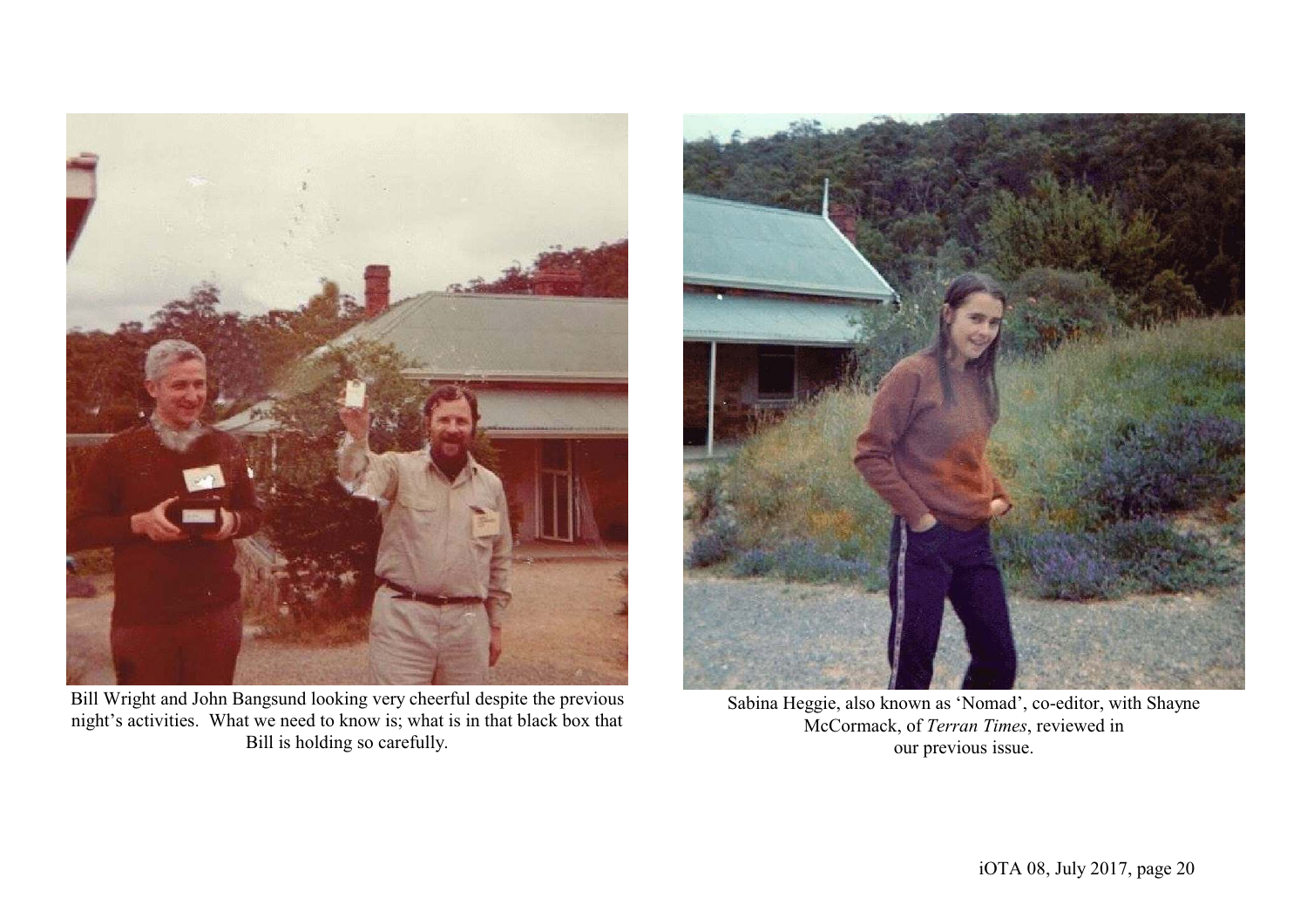

On the left we have Ron Clarke, but one the right is a man of mystery. Any suggestions?

# Your Say

We heard from: Bruce Gillespie, Jessie Lymn, Gary Mason (who sent the nice photos) and Roman Orszanski (who deniesthat he was in the photo on page 4 of the previous issue).

## 1968 - Launching the Australian Amateur Press Association

Perhaps the thing I did which has had the longest lasting effect on Australian fandom was to get ANZAPA (called APA-A for the first couple of mailings) going.

Not that I remember much about it. Unlike some people, I do not have a very good memory for things in my personal past which is perhaps why I became a historian. As a consequence, the details of how the idea of an Australian amateur press association came into being and how I put in into action will have to turn up in the documentary evidence because they aren't in my brain. The only thing I recall with any clarity is having some envelopes stuffed with sheets of paper suggesting the idea of an apa and catching an early tram into work in a state of some excitement so I could get them posted to a bunch of fans (at a post office that no longer exists) before going to work.

As I recall it, I launched ANZAPA because I wanted to be in an apa and I was impatient. There were apas overseas and I was already on the waiting list for APA-45 and possibly SAPS, but getting into them was taking time because apas were a major form of fannish communication at the time and most had long waiting lists. So, the simple way to speed things up was to make a new one, and since there wasn't an Australian apa that sounded like the solution to my problem.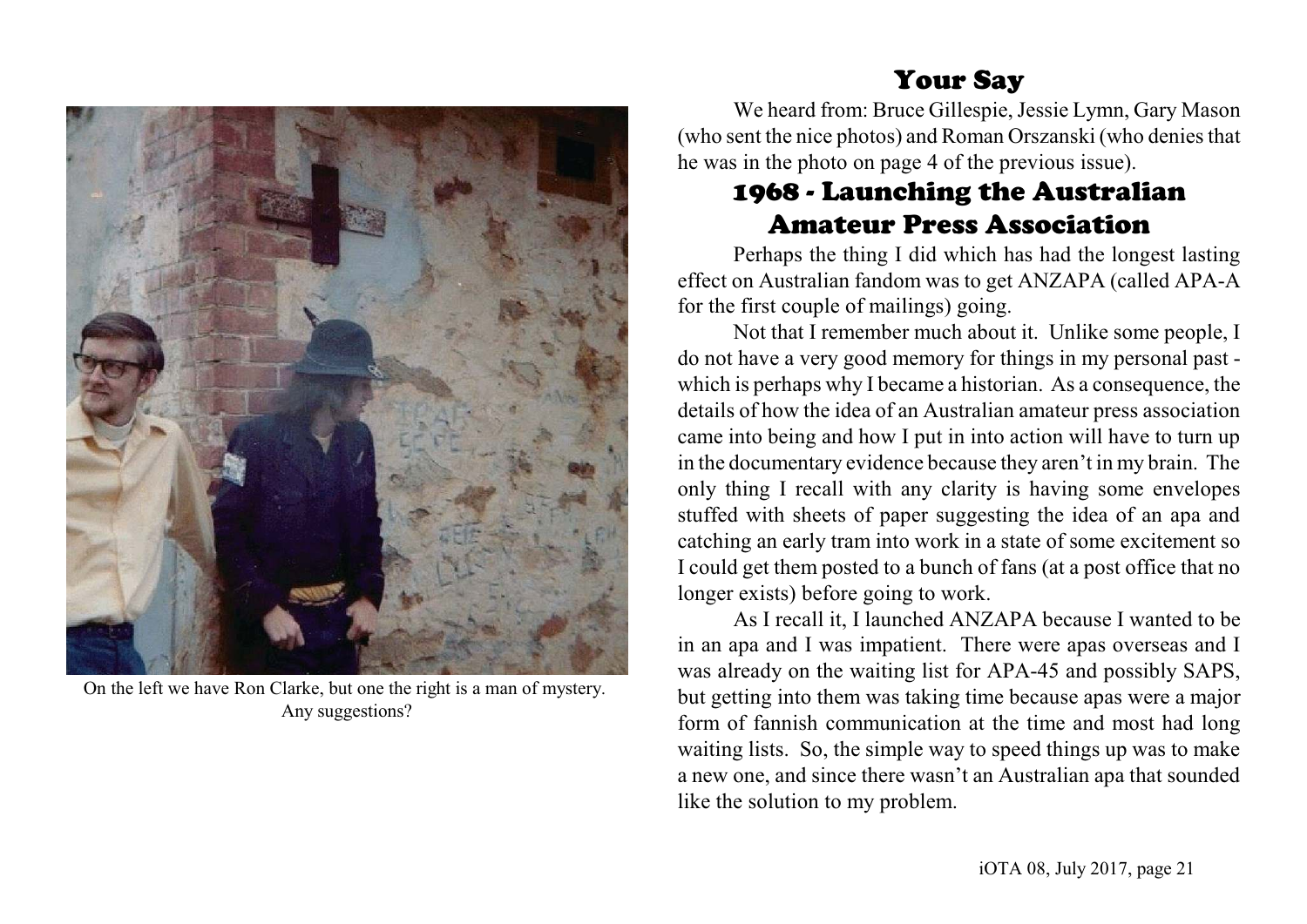In reality, I knew almost nothing about how apas were run because I had no experience of them, although John Foyster was a member of SAPS and John Ryan and Gary Mason were members of CAPA-Alpha. These apas came from quite different traditions so while John came from a tradition in which a bundle of apazines was shoved in an envelope and sent off to the members John and Gary came from a more formal apa in which all the contributions were beautifully stapled together into one mailing. Their constitutions were also quite different. This led to a little friction to begin, but this was not a major problem as, to everyone in ANZAPA, the first priority was that it should succeed so I stapled together the first mailing in CAPA-Alpha style even though I didn't like it personally.

As it turned out, I was invited to join APA-45 in the period between launching the idea of an Australian apa and its first mailing so I set out to run ANZAPA along APA-45 lines. The initial ANZAPA constitution was copied more or less from APA-45 which had, I later discovered, been modeled its constitution on the FAPA constitution. This is perhaps fortunate because, had I been invited into SAPS instead, with its very minimalist constitution and decided to use it, the early friction in ANZAPA might have been at a higher level.

(A personal note here. APA-45 was called that because membership was limited to fans who had been born after 1945. In 1968 this meant that the oldest members were in their early twenties and, like me, beginning to have fun with 'sex and drugs and rock and roll', if they weren't already well into it. This brought me into a combined world of fannish fandom and young people beginning to experience the world for themselves, and it

was intoxicating. Quickly that apa became much more appealing to me than ANZAPA with the result that I began neglecting my responsibilities as Official Editor. The result was John Foyster and either Michael Jolly or Gary Woodman (or both) banging on my front door one night and taking away the next ANZAPA mailing that I had not got around to sending out, and they took over running the apa too.)

Thus we arrive, via a rather long explanation, at John Foyster's excerpt below, which comes from the first page in the first contribution in the first ANZAPA mailing. Obviously John thought of the apa as something more important to Australian fandom than I did. Being a relative neofan at the time, I thought Australian fandom had always been the way it was in 1968 and knew nothing of the lean times that had existed only a few years earlier. To John, with that experience, setting up an Australian apa was a big step forward in the development of st f fandom in Australia, for me it was just a bit of fun.

#### **SMALL THINGS FROM DIRTY GREAT ACORNS GROW**

There's not much point in my discussing at length what I think this little organization should do. This little organization might not even get off the ground. Furthermore, what I want others to do is of little consequence - what counts is that I should do something, and that me feller members should do something. Initially it doesn't matter too much exactly what appears in the mailings, excepting, of course that there will be some tendency to follow any precedent. Consequently we should all try to present as much material, of the kind we like, so as to influence others as much as possible. Pressure groups of one, as it were.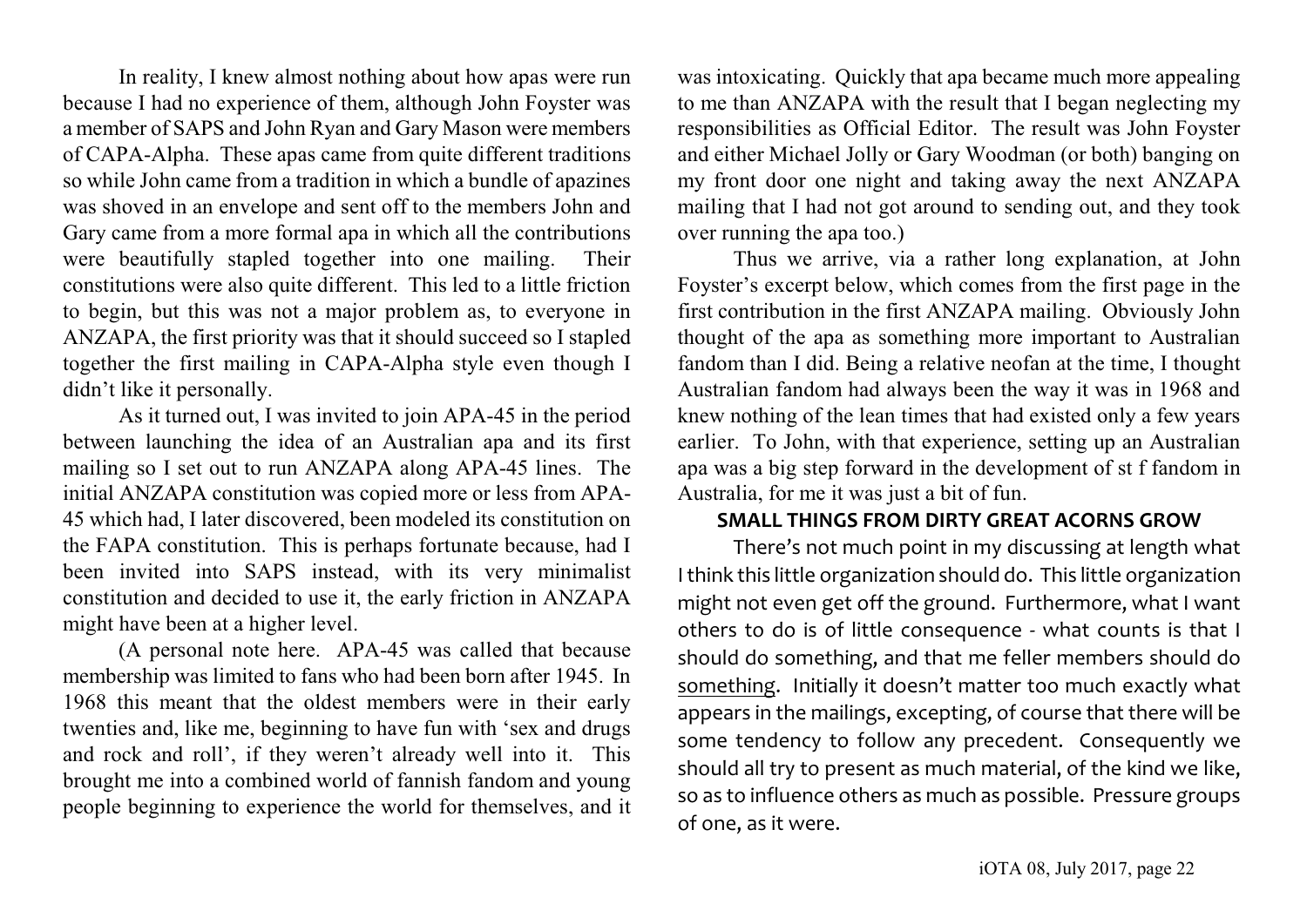When I heard that Ron Clarke had Uttered The Word, and that Leigh Edmonds and Bernie Bernhouse had taken him up on it enthusiastically, I began to wonder whether I had perhaps been shuffled into another universe, for I just didn't think that there were enough fans in Australia able to produce regular fanzines. But I attended a meeting of the Melbourne Science Fiction Club, ostensibly to ratify a constitution, but in fact to discuss the whole matter with aforementioned Leigh and Bernie. Behold, great wonders! I was convinced, and even ran out of fingers when it came to a head count. After that the club meeting was anticlimactic: the fact that the constitution was thrown out, the notion of a constitution for the club outlawed forever, that the motion rescinded and the previously rejected constitution accepted almost unanimously (yes, me) seemed of small moment. An era had ended, and possibly new Australian fans would no longer be so isolated. Whether this happens depends on the success of this apa far more than it does on the success of, say, the proposed ASFS, or the present ASFA. I'll be sending copies of this to some non-members - and I urge them to join, if only on trial.

Anyone with access to a typer can be in it - and even if you haven't one (but have good handwriting), the medium known as dittography (or spirit duplicating - see the title of thisere) lends itself to such creativity as any member might deign to contribute. Apart from that it might just be possible for some fans, with names something like Leigh Edmonds or Ron Clarke, just to chose two extremely unlikely names, to produce others' material (for a small charge). But I'm just running this up the

pole to see who ignites it.

John Foyster

*Ecchh-Toplasm* 1, APA-A mailing 1, October 1968.

### 1974 - Paul Stevens Goes Boating

This one needs little explanation, except to say that I stopped filing my teeth a while back. I apparently asked a few fans to write articles for an extended issue of *Fanew Sletter* at the beginning of 1975. One of my victims was Paul Stevens and this is what he gave me to publish in the  $23<sup>rd</sup>$  issue of that newszine in February 1974.

#### **MY HOLIDAYS**

Leigh Edmonds leaned over me and in a voice dripping with honey said: 'I want you to write me an article entitled "What I did during my Chrissy Hols"". And then he smiled.

Now I don't know whether any of you have ever seen Leigh smile but his teeth are pointed. He reminds me of Count Yorga anticipating breakfast. I agreed to write his article. I would have agreed to go and collect for the Jewish Defense League outside the main mosque in Mecca. Those pointed teeth have that effect on me. The only trouble is that I didn't do anything over the holidays... except work.

You see, I work for a bookshop called Space Age Books and Christmas and the New Year period are our busiest of the whole year so consequently everybody works ... and I mean everybody. We have people on the counter wrapping books, people taking money from eager hands and putting it in the cash register, people putting books into stock so that eager customers can buy them and someone armed with a shove to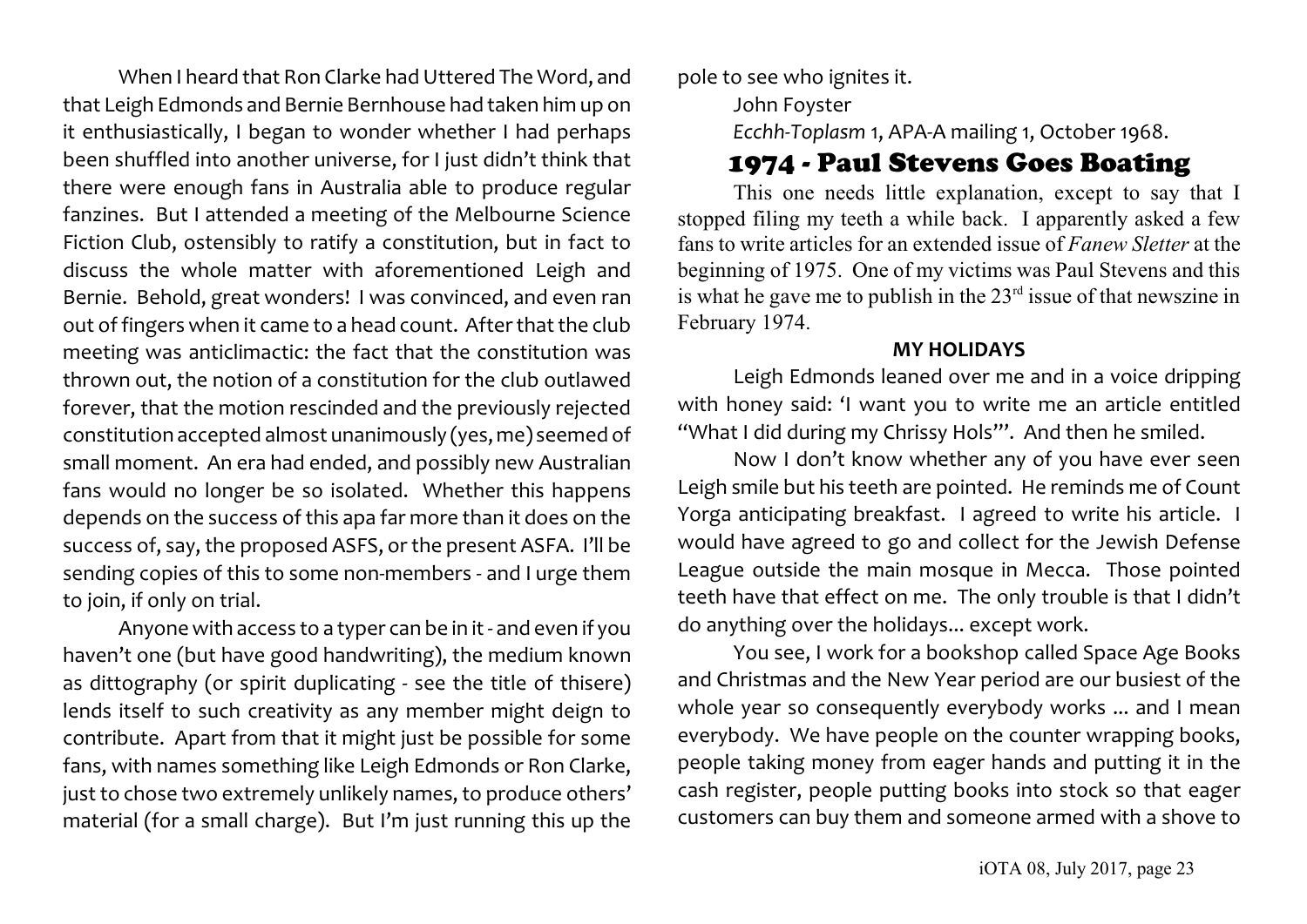toss all the lovely money into a wheelbarrow to take down to the bank where there is this overdraft. As I said, everybody works!

Of course once the rush was over Iwas able to take off an afternoon and indulge in the newest fannish pastime, boating fandom. Now boating fandom usually takes place during the afternoon on the Yarra River. The Yarra? Of course you've heard of the Yarra River, it's the one that flows upside down, it's so muddy that the fish don't swim, they slide. You can't drown unless you take a shovel with you and dig down several feet. But perhaps I exaggerate.

Boating is done with style and aplomb, and if youcan't get aplomb then get a bag of prunes (pause for terrible joke to die). Your boat must be wooden and be of the type you row and it must come equipped with two oars or rowing implements. You crew should consist of two girls and two boys, though you can bring one extra for ballast, someone you can throw overboard in an emergency and not miss (we had Peter House). You will find that the ladies are extraordinarily good at rowing and can last for hours. For supplies you should stock cold roast chicken (not Colonel Sanders), salad, sandwiches, cheese, grapes, strawberries and several bottles of champagne (chilled). Sunburn cream is also advisable, though this item should be applied externally and not internally.

You should seat your crew as follows; one at each oar and the other two at the stem and the stern. If the girls are wearing bikinis then they should be seated facing those rowing as the sight thus unfolded can stir them on to great efforts. Stephen Solomon and myself rowed four miles inland when Irene put her bikini on view.

The technique ofrowing is for both rowers to apply their oars simultaneously to the water, and with equal vigor, otherwise your craft can be a hazard to other river users and become over familiar with the river bank.

Our first combined river jaunt was on Melbourne Cup Day and so, equipped with all the necessities of life like champagne, food and women we assembled on the river bank and sorted ourselves into two rowboats. Unsinkable, the sign in my boat said. 'If this boat tips over it will not sink and passengers should cling to it until help arrives.' I had visions of the Titanic disaster in miniature occurring in our boat. However we set sail or whatever, and after rowing in circles to the great amusement to the assembled multitudes on the river banks for ten minutes, we finally got the hang of it and rowed upstream whereupon we found an idyllic spot under a weeping willow tree and tied up and had lunch. Did you know that if you open champagne bottles the right way you can lob the corks into passing boats? One friendly boater stood up and, handling his oar like a cricket bat, made a valiant try at a cork David Grigg lobbed at him. We gave him a round of applause and he rowed off into oblivion.

Having drunk all the champagne we rowed up river, Irene and Ann propelling our boat whilst Sue and Carey spun their boat in circles. Howwe got upriver without ramming any other river users has me puzzled but they say fortune smiles on fools. Once upriver I decided I had to go pee-pee (all that champers)